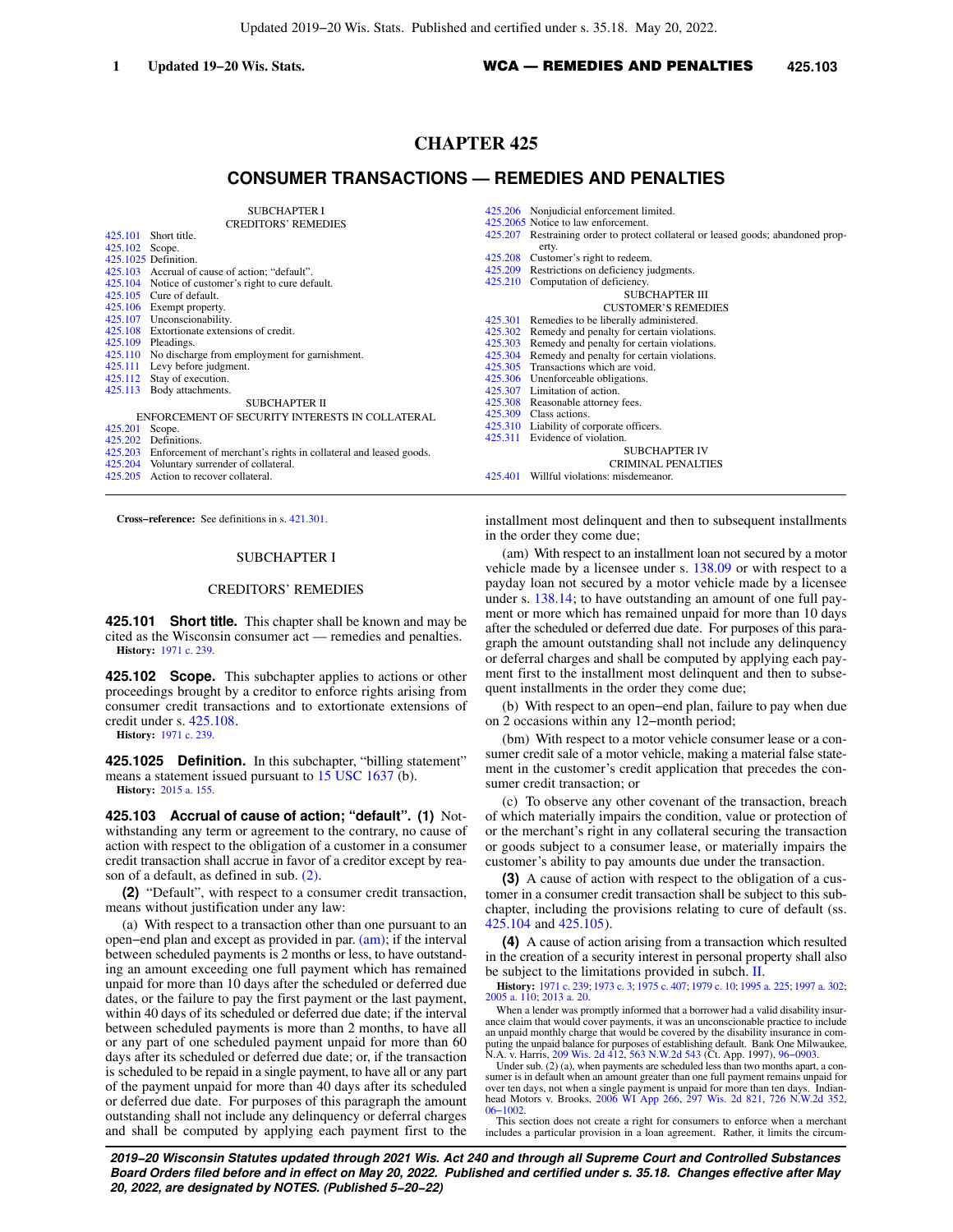# **425.103** WCA — REMEDIES AND PENALTIES **Updated 19−20 Wis. Stats. 2**

stances in which a merchant can sue a customer for defaulting on a loan. Nelson v. Santander Consumer USA, Inc., [931 F. Supp. 2d 919](https://docs-preview.legis.wisconsin.gov/document/courts/931%20F.%20Supp.%202d%20919) (2013). Creditor's Remedies Under Wisconsin Consumer Act. WBB Dec. 1973.

### **425.104 Notice of customer's right to cure default. (1)** A merchant who believes that a customer is in default may give the customer written notice of the alleged default and, if applicable, of the customer's right to cure any such default (s. [425.105](https://docs-preview.legis.wisconsin.gov/document/statutes/425.105)).

**(2)** Any notice given under this section shall contain the name, address and telephone number of the creditor, a brief identification of the consumer credit transaction, a statement of the nature of the alleged default and a clear statement of the total payment, including an itemization of any delinquency charges, or other performance necessary to cure the alleged default, the exact date by which the amount must be paid or performance tendered and the name, address and telephone number of the person to whom any payment must be made, if other than the creditor.

### **History:** [1971 c. 239](https://docs-preview.legis.wisconsin.gov/document/acts/1971/239).

Notice need not be given if the obligation is entirely past due and fully owed, making it impossible for the customer to restore the loan to current status. Rosendale State Bank v. Schultz, [123 Wis. 2d 195](https://docs-preview.legis.wisconsin.gov/document/courts/123%20Wis.%202d%20195), [365 N.W.2d 911](https://docs-preview.legis.wisconsin.gov/document/courts/365%20N.W.2d%20911) (Ct. App. 1985).

The s.  $425.105$  (1) prohibition of suits except when notice is given pursuant to this section imposes timing and content requirements for the notice. A notice that did not meet the timing requirements of sub. (1) and s. suant to" this section. Thus, suit was barred by s. 425.105 (1). Indianhead Motors v. Brooks, [2006 WI App 266,](https://docs-preview.legis.wisconsin.gov/document/courts/2006%20WI%20App%20266) [297 Wis. 2d 821,](https://docs-preview.legis.wisconsin.gov/document/courts/297%20Wis.%202d%20821) [726 N.W.2d 352](https://docs-preview.legis.wisconsin.gov/document/courts/726%20N.W.2d%20352), [06−1002](https://docs-preview.legis.wisconsin.gov/document/wicourtofappeals/06-1002).

Courts construe sub. (2) strictly, so even minor defects or omissions are enough to render a notice of right to cure invalid. Bahena v. Jefferson Capital Systems, LLC, [363 F. Supp. 3d 914](https://docs-preview.legis.wisconsin.gov/document/courts/363%20F.%20Supp.%203d%20914) (2019).

Billing statements are not sufficient to give notice of a right to cure to an unsophisticated consumer, so they cannot qualify as right−to−cure notices under sub. (2). Bahena v. Jefferson Capital Systems, LLC, [363 F. Supp. 3d 914](https://docs-preview.legis.wisconsin.gov/document/courts/363%20F.%20Supp.%203d%20914) (2019).

This section establishes requirements regarding what information a right−to−cure notice must contain, and it is permissive in the sense that it does not obligate merchants to send such notices whenever a customer defaults. But s. 425.105 lays out the requirements for merchants who wish to sue on a default, and s. 425.105 (1) makes providing notice a mandatory prerequisite to suit. Bahena v. Jefferson Capital Systems, LLC, [363 F. Supp. 3d 914](https://docs-preview.legis.wisconsin.gov/document/courts/363%20F.%20Supp.%203d%20914) (2019). See also Boerner v. LVNV Funding LLC, [358 F. Supp. 3d 767](https://docs-preview.legis.wisconsin.gov/document/courts/358%20F.%20Supp.%203d%20767) (2019).

**425.105 Cure of default. (1)** A merchant may not accelerate the maturity of a consumer credit transaction, commence any action except as provided in s. [425.205 \(6\)](https://docs-preview.legis.wisconsin.gov/document/statutes/425.205(6)), or demand or take possession of collateral or goods subject to a consumer lease other than by accepting a voluntary surrender thereof (s. [425.204\)](https://docs-preview.legis.wisconsin.gov/document/statutes/425.204), unless the merchant believes the customer to be in default (s. [425.103](https://docs-preview.legis.wisconsin.gov/document/statutes/425.103)), and then only upon the expiration of 15 days after a notice is given pursuant to s. [425.104](https://docs-preview.legis.wisconsin.gov/document/statutes/425.104) if the customer has the right to cure under this section.

**(2)** Except as provided in subs. [\(3\)](https://docs-preview.legis.wisconsin.gov/document/statutes/425.105(3)) and [\(3m\),](https://docs-preview.legis.wisconsin.gov/document/statutes/425.105(3m)) for 15 days after such notice is given, a customer may cure a default under a consumer credit transaction by tendering the amount of all unpaid installments due at the time of the tender, without acceleration, plus any unpaid delinquency or deferral charges, and by tendering performance necessary to cure any default other than nonpayment of amounts due. The act of curing a default restores to the customer the customer's rights under the agreement as though no default had occurred.

**(3)** A right to cure shall not exist if the following occurred twice during the preceding 12 months:

(a) The customer was in default on the same transaction or open−end credit plan;

(b) The creditor gave the customer notice of the right to cure such previous default in accordance with s.  $425.104$ ; and

(c) The customer cured the previous default.

**(3m)** A right to cure shall not exist with respect to a default specified under s. [425.103 \(2\) \(bm\).](https://docs-preview.legis.wisconsin.gov/document/statutes/425.103(2)(bm))

**(4)** With respect to consumer credit transactions in which the creditor has a security interest in, and possession of, instruments or documents, as each is defined in s. [409.102 \(1\),](https://docs-preview.legis.wisconsin.gov/document/statutes/409.102(1)) which threaten to decline speedily in value, this section does not restrict the creditor's rights to dispose of such property pursuant to subch. [VI of ch.](https://docs-preview.legis.wisconsin.gov/document/statutes/subch.%20VI%20of%20ch.%20409) [409](https://docs-preview.legis.wisconsin.gov/document/statutes/subch.%20VI%20of%20ch.%20409) and the terms of the creditor's security agreement.

**History:** [1971 c. 239](https://docs-preview.legis.wisconsin.gov/document/acts/1971/239); [1975 c. 407](https://docs-preview.legis.wisconsin.gov/document/acts/1975/407), [421](https://docs-preview.legis.wisconsin.gov/document/acts/1975/421); [1991 a. 316;](https://docs-preview.legis.wisconsin.gov/document/acts/1991/316) [2001 a. 10;](https://docs-preview.legis.wisconsin.gov/document/acts/2001/10) [2005 a. 110](https://docs-preview.legis.wisconsin.gov/document/acts/2005/110).

The sub. (1) prohibition of suits except when notice is given pursuant to s. 425.104 imposes timing and content requirements for the notice. A notice that did not meet<br>the timing requirements of ss. 425.103 (2) (a) and 425.104 (1) never gave notice "pursuant to s. 425.104." Thus, suit was barred by sub. (1). Indianhead Motors v. Brooks, [2006 WI App 266,](https://docs-preview.legis.wisconsin.gov/document/courts/2006%20WI%20App%20266) [297 Wis. 2d 821](https://docs-preview.legis.wisconsin.gov/document/courts/297%20Wis.%202d%20821), [726 Wis. 2d 352](https://docs-preview.legis.wisconsin.gov/document/courts/726%20Wis.%202d%20352), [06−1002](https://docs-preview.legis.wisconsin.gov/document/wicourtofappeals/06-1002). A creditor's failure to send a notice of default and right to cure letter is merely a

failure to comply with a procedural requirement that warrants dismissal of the creditor's action against the debtor. The failure does not disrupt the creditor's right to pay-ment from the debtor. Security Finance v. Kirsch, [2019 WI 42,](https://docs-preview.legis.wisconsin.gov/document/courts/2019%20WI%2042) [386 Wis. 2d 388,](https://docs-preview.legis.wisconsin.gov/document/courts/386%20Wis.%202d%20388) [926](https://docs-preview.legis.wisconsin.gov/document/courts/926%20N.W.2d%20167) [N.W.2d 167,](https://docs-preview.legis.wisconsin.gov/document/courts/926%20N.W.2d%20167) [17−1408.](https://docs-preview.legis.wisconsin.gov/document/wisupremecourt/17-1408)

The requirement that a creditor provide a notice of right to cure default is a procedural hurdle creditors must clear in order to pursue their remedies. The appropriate<br>remedy for a creditor's failure to comply with this procedural requirement is dis-<br>missal of the creditor's action. Beal v. Wyndham Vacat [2d 962](https://docs-preview.legis.wisconsin.gov/document/courts/956%20F.%20Supp.%202d%20962) (2013).

12 CFR 7.4008 (d) (4) and (8), which permits banks to make loans without regard to state laws dealing with term to maturity, including circumstances under which a loan may be called due and payable, does not preempt sub. (1), which states that a creditor may not accelerate the maturity of a consumer credit transactions unless the creditor provides notice and the opportunity to cure the default. Boerner v. LVNV Funding LLC, [358 F. Supp. 3d 767](https://docs-preview.legis.wisconsin.gov/document/courts/358%20F.%20Supp.%203d%20767) (2019).<br>Debts that are "fully due" are distinguished from debts that involve "installment"

payments," such as credit cards with minimum payments and a maximum credit amount. A right to cure default exists for installment payments. The debt in this case was a credit card debt with minimum payments and a credit limit, and the debtor was entitled to an opportunity to cure the default before any acceleration or collection commenced. The fact that the debt changed hands did not change that. A debt collector cannot step into a better position than its assignor where the consumer's rights are concerned. Boerner v. LVNV Funding LLC, [358 F. Supp. 3d 767](https://docs-preview.legis.wisconsin.gov/document/courts/358%20F.%20Supp.%203d%20767) (2019).

Section 425.104 establishes requirements regarding what information a right−to− cure notice must contain, and it is permissive in the sense that it does not obligate merchants to send such notices whenever a customer defaults. But this section lays out the requirements for merchants who wish to sue on a default, and sub. (1) makes providing notice a mandatory prerequisite to suit. Bahena v. Jefferson Capital Systems, LLC, [363 F. Supp. 3d 914](https://docs-preview.legis.wisconsin.gov/document/courts/363%20F.%20Supp.%203d%20914) (2019). See also Boerner v. LVNV Funding LLC, [358 F.](https://docs-preview.legis.wisconsin.gov/document/courts/358%20F.%20Supp.%203d%20767) [Supp. 3d 767](https://docs-preview.legis.wisconsin.gov/document/courts/358%20F.%20Supp.%203d%20767) (2019).

**425.106 Exempt property. (1)** Except to the extent that the merchant has a valid security interest which is permitted by chs. [421](https://docs-preview.legis.wisconsin.gov/document/statutes/ch.%20421) to [427](https://docs-preview.legis.wisconsin.gov/document/statutes/ch.%20427) and [429](https://docs-preview.legis.wisconsin.gov/document/statutes/ch.%20429) or has a lien under ch. [779](https://docs-preview.legis.wisconsin.gov/document/statutes/ch.%20779) in such property, or where the transaction is for medical or legal services and there has been no finance charge actually imposed, the following property of the customer shall be exempt from levy, execution, sale, and other similar process in satisfaction of a judgment for an obligation arising from a consumer credit transaction:

(a) Unpaid earnings to the extent provided in s. [812.34.](https://docs-preview.legis.wisconsin.gov/document/statutes/812.34)

(b) Clothing of the customer or his or her dependents, and the following: dining table and chairs, refrigerator, heating stove, cooking stove, radio, beds and bedding, couch and chairs, cooking utensils and kitchenware and household goods as defined in [12](https://docs-preview.legis.wisconsin.gov/document/cfr/12%20CFR%20227.13) [CFR 227.13](https://docs-preview.legis.wisconsin.gov/document/cfr/12%20CFR%20227.13) (d), [12 CFR 535.1](https://docs-preview.legis.wisconsin.gov/document/cfr/12%20CFR%20535.1) (g) or [16 CFR 444.1](https://docs-preview.legis.wisconsin.gov/document/cfr/16%20CFR%20444.1) (i) consisting of furniture, appliances, one television, linens, china, crockery and personal effects including wedding rings, except works of art, electronic entertainment equipment, antiques and jewelry, to the extent a nonpossessory security interest in these household goods is prohibited under [12 CFR 227.13](https://docs-preview.legis.wisconsin.gov/document/cfr/12%20CFR%20227.13) (d), [12 CFR 535.2](https://docs-preview.legis.wisconsin.gov/document/cfr/12%20CFR%20535.2) (a) (4) or [16](https://docs-preview.legis.wisconsin.gov/document/cfr/16%20CFR%20444.2) [CFR 444.2](https://docs-preview.legis.wisconsin.gov/document/cfr/16%20CFR%20444.2) (a) (4);

(c) Real property used as the principal residence of the customer or the customer's dependents, to the extent that the fair market value of such property, less all amounts secured by mortgages and liens outstanding against it, is \$15,000 or less; and

(d) Earnings or other assets of the customer which are required to be paid by the customer as restitution under s. [973.20.](https://docs-preview.legis.wisconsin.gov/document/statutes/973.20)

**(2)** With respect to process against marital property in satisfaction of a judgment for an obligation described under s. [766.55](https://docs-preview.legis.wisconsin.gov/document/statutes/766.55(2)(b)) [\(2\) \(b\)](https://docs-preview.legis.wisconsin.gov/document/statutes/766.55(2)(b)) arising from a consumer credit transaction, each spouse is entitled to and may claim the exemptions under sub. [\(1\)](https://docs-preview.legis.wisconsin.gov/document/statutes/425.106(1)). Each spouse is entitled to one exemption under sub.  $(1)$   $(c)$ . That exemption is limited to the specified maximum dollar amount, which may be combined with the other spouse's exemption in the same property or applied to different property included under the same exemption.

**(3)** Nothing in this section shall be construed to displace other provisions of law which afford additional or greater protection to the customer.

**(4)** An order or process in violation of this section is void. **History:** [1971 c. 239;](https://docs-preview.legis.wisconsin.gov/document/acts/1971/239) [1973 c. 2,](https://docs-preview.legis.wisconsin.gov/document/acts/1973/2) [3](https://docs-preview.legis.wisconsin.gov/document/acts/1973/3); [1979 c. 32](https://docs-preview.legis.wisconsin.gov/document/acts/1979/32) s. [92 \(9\)](https://docs-preview.legis.wisconsin.gov/document/acts/1979/32,%20s.%2092); [1979 c. 89,](https://docs-preview.legis.wisconsin.gov/document/acts/1979/89) [177](https://docs-preview.legis.wisconsin.gov/document/acts/1979/177), [221](https://docs-preview.legis.wisconsin.gov/document/acts/1979/221); [1983](https://docs-preview.legis.wisconsin.gov/document/acts/1983/36) [a. 36;](https://docs-preview.legis.wisconsin.gov/document/acts/1983/36) [1985 a. 37,](https://docs-preview.legis.wisconsin.gov/document/acts/1985/37) [256;](https://docs-preview.legis.wisconsin.gov/document/acts/1985/256) [1987 a. 398;](https://docs-preview.legis.wisconsin.gov/document/acts/1987/398) [1991 a. 316](https://docs-preview.legis.wisconsin.gov/document/acts/1991/316); [1993 a. 80](https://docs-preview.legis.wisconsin.gov/document/acts/1993/80); [1995 a. 329](https://docs-preview.legis.wisconsin.gov/document/acts/1995/329).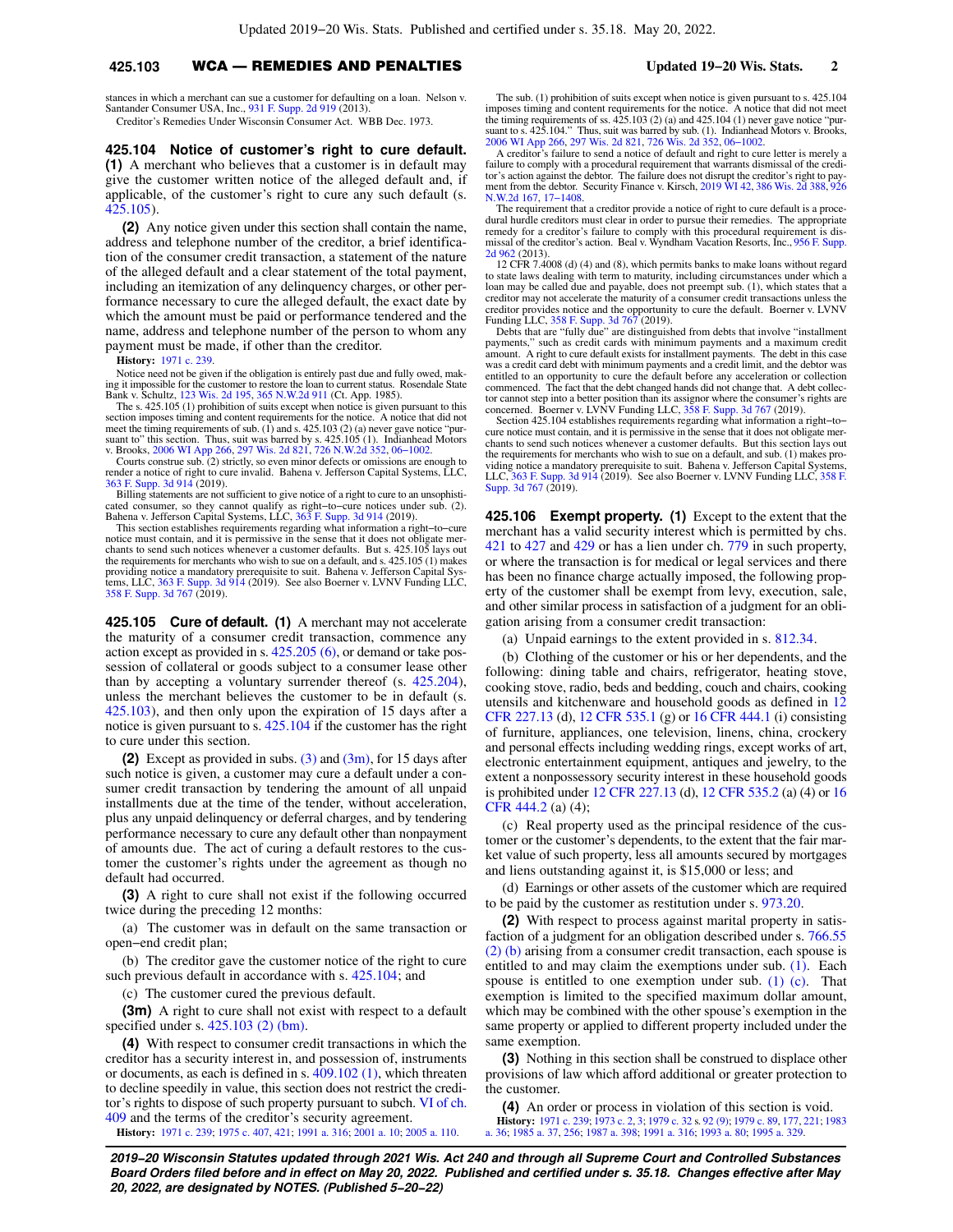**NOTE: As to sub. (2), see notes in [1985 Wis. Act 37](https://docs-preview.legis.wisconsin.gov/document/acts/1985/37), marital property trailer bill.**

**425.107 Unconscionability. (1)** With respect to a consumer credit transaction, if the court as a matter of law finds that any aspect of the transaction, any conduct directed against the customer by a party to the transaction, or any result of the transaction is unconscionable, the court shall, in addition to the remedy and penalty authorized in sub.  $(5)$ , either refuse to enforce the transaction against the customer, or so limit the application of any unconscionable aspect or conduct to avoid any unconscionable result.

**(2)** Specific practices forbidden by the administrator in rules promulgated pursuant to s. [426.108](https://docs-preview.legis.wisconsin.gov/document/statutes/426.108) shall be presumed to be unconscionable.

**(3)** Without limiting the scope of sub. [\(1\)](https://docs-preview.legis.wisconsin.gov/document/statutes/425.107(1)), the court may consider, among other things, the following as pertinent to the issue of unconscionability:

(a) That the practice unfairly takes advantage of the lack of knowledge, ability, experience or capacity of customers;

(b) That those engaging in the practice know of the inability of customers to receive benefits properly anticipated from the goods or services involved;

(c) That there exists a gross disparity between the price of goods or services and their value as measured by the price at which similar goods or services are readily obtainable by other customers, or by other tests of true value;

(d) That the practice may enable merchants to take advantage of the inability of customers reasonably to protect their interests by reason of physical or mental infirmities, illiteracy or inability to understand the language of the agreement, ignorance or lack of education or similar factors;

(e) That the terms of the transaction require customers to waive legal rights;

(f) That the terms of the transaction require customers to unreasonably jeopardize money or property beyond the money or property immediately at issue in the transaction;

(g) That the natural effect of the practice would reasonably cause or aid in causing customers to misunderstand the true nature of the transaction or their rights and duties thereunder;

(h) That the writing purporting to evidence the obligation of the customer in the transaction contains terms or provisions or authorizes practices prohibited by law; and

(i) Definitions of unconscionability in statutes, regulations, rulings and decisions of legislative, administrative or judicial bodies.

**(4)** Any charge or practice expressly permitted by chs. [421](https://docs-preview.legis.wisconsin.gov/document/statutes/ch.%20421) to [427](https://docs-preview.legis.wisconsin.gov/document/statutes/ch.%20427) and [429](https://docs-preview.legis.wisconsin.gov/document/statutes/ch.%20429) is not in itself unconscionable but even though a practice or charge is authorized by chs. [421](https://docs-preview.legis.wisconsin.gov/document/statutes/ch.%20421) to [427](https://docs-preview.legis.wisconsin.gov/document/statutes/ch.%20427) and [429](https://docs-preview.legis.wisconsin.gov/document/statutes/ch.%20429), the totality of a creditor's conduct may show that such practice or charge is part of an unconscionable course of conduct.

**(5)** In addition to the protections afforded in sub. [\(1\),](https://docs-preview.legis.wisconsin.gov/document/statutes/425.107(1)) the customer shall be entitled upon a finding of unconscionability to recover from the creditor or the person responsible for the unconscionable conduct a remedy and penalty in accordance with s. [425.303](https://docs-preview.legis.wisconsin.gov/document/statutes/425.303).

**History:** [1971 c. 239](https://docs-preview.legis.wisconsin.gov/document/acts/1971/239); [1979 c. 89;](https://docs-preview.legis.wisconsin.gov/document/acts/1979/89) [1995 a. 329](https://docs-preview.legis.wisconsin.gov/document/acts/1995/329).

When a lender was promptly informed that a borrower had a valid disability insurance claim that would cover payments, it was an unconscionable practice to include an unpaid monthly charge that would be covered by the disability insurance in com-<br>puting the unpaid balance for purposes of establishing default. Bank One Milwaukee,<br>N.A. v. Harris, [209 Wis. 2d 412,](https://docs-preview.legis.wisconsin.gov/document/courts/209%20Wis.%202d%20412) [563 N.W.2d 543](https://docs-preview.legis.wisconsin.gov/document/courts/563%20N.W.2d%20543) (Ct. Ap

This section provides a defense to an action brought by a creditor and does not con-stitute an affirmative claim for relief. Gable v. Universal Acceptance Corp. (WI), [338](https://docs-preview.legis.wisconsin.gov/document/courts/338%20F.%20Supp.%203d%20943) [F. Supp. 3d 943](https://docs-preview.legis.wisconsin.gov/document/courts/338%20F.%20Supp.%203d%20943) (2018).

**425.108 Extortionate extensions of credit. (1)** If it is the understanding of the creditor and the customer during any time that an extension of credit is outstanding, that delay in making repayment could result in the use of violence to cause harm to the person or property of any person, the extension of credit shall be unenforceable in accordance with s. [425.305](https://docs-preview.legis.wisconsin.gov/document/statutes/425.305) and the customer

## **3 Updated 19−20 Wis. Stats.** WCA — REMEDIES AND PENALTIES **425.109**

shall additionally recover triple the penalty provided in s. [425.304](https://docs-preview.legis.wisconsin.gov/document/statutes/425.304(1)) [\(1\).](https://docs-preview.legis.wisconsin.gov/document/statutes/425.304(1))

**(2)** If it is shown that an extension of credit was made at an annual rate exceeding that permitted by or referred to in s. [422.201](https://docs-preview.legis.wisconsin.gov/document/statutes/422.201) on maximum charges and that the creditor had a reputation for the use or threat of use of violence to cause harm to the person or property of any person to collect extensions of credit or to punish the nonrepayment thereof, it shall be presumed that the extension of credit was a violation under chs. [421](https://docs-preview.legis.wisconsin.gov/document/statutes/ch.%20421) to [427](https://docs-preview.legis.wisconsin.gov/document/statutes/ch.%20427) under sub. [\(1\).](https://docs-preview.legis.wisconsin.gov/document/statutes/425.108(1)) **History:** [1971 c. 239;](https://docs-preview.legis.wisconsin.gov/document/acts/1971/239) [1979 c. 89.](https://docs-preview.legis.wisconsin.gov/document/acts/1979/89)

**425.109 Pleadings. (1)** A complaint by a merchant to enforce any cause of action arising from a consumer credit transaction shall include all of the following:

(a) An identification of the consumer credit transaction.

(b) A description of the collateral or leased goods, if any, which the merchant seeks to recover or has recovered.

(c) A specification of the facts constituting the alleged default by the customer.

(d) 1. If the consumer credit transaction is pursuant to an open− end credit plan, the actual or estimated amount of U.S. dollars or of a named foreign currency that the merchant alleges he or she is entitled to recover and the figures necessary for computation of the amount alleged to be due to the merchant on a date certain after the customer's default. Figures necessary for computation shall mean the amount reflected on a billing statement addressed to the customer and a breakdown of all charges, interest, and payments, including any amount received from the sale of any collateral, occurring after this date certain. This paragraph does not require a specific itemization, but the breakdown shall identify separately the amount due on a date certain, the total of all charges occurring after this date certain, the total of all interest occurring after this date certain, and the total of all payments occurring after this date certain.

2. If the consumer credit transaction is other than one pursuant to an open−end credit plan, the actual or estimated amount of U.S. dollars or of a named foreign currency alleged to be due to the merchant on a date certain after the customer's default, and a breakdown of all charges, interest, and payments, including any amount received from the sale of any collateral, occurring after this date certain. This paragraph does not require a specific itemization, but the breakdown shall identify separately the amount due on a date certain, the total of all charges occurring after this date certain, the total of all interest occurring after this date certain, and the total of all payments occurring after this date certain.

(e) Except in an action to recover goods subject to a consumer lease, a statement that the customer has the right to redeem any collateral as provided in s. [425.208 \(1\) \(intro.\)](https://docs-preview.legis.wisconsin.gov/document/statutes/425.208(1)(intro.)) and the actual or estimated amount of U.S. dollars or of a named foreign currency required for redemption, itemized in accordance with s. [425.208](https://docs-preview.legis.wisconsin.gov/document/statutes/425.208(1)(a)) [\(1\) \(a\)](https://docs-preview.legis.wisconsin.gov/document/statutes/425.208(1)(a)) to [\(d\).](https://docs-preview.legis.wisconsin.gov/document/statutes/425.208(1)(d))

(f) Except in an action to recover goods subject to a consumer lease, the estimated amount of U.S. dollars or of a named foreign currency of any deficiency claim which may be available to the merchant following the disposition of any collateral recovered subject to the limitations of s.  $425.209$  or which the merchant seeks to recover and which the merchant intends to assert subject to the limitations of s. [425.210](https://docs-preview.legis.wisconsin.gov/document/statutes/425.210) if the customer fails to redeem the collateral.

(g) If the customer still has the right to cure a default under s. [425.105](https://docs-preview.legis.wisconsin.gov/document/statutes/425.105) pursuant to a notice given under s. [425.104](https://docs-preview.legis.wisconsin.gov/document/statutes/425.104), the total payment or other performance necessary to cure the alleged default and the exact date by which it must be made.

(h) Subject to sub.  $(2)$  and s.  $425.205$   $(4)$ , an accurate copy of the writings, if any, evidencing the transaction, except that with respect to claims arising under open−end credit plans, a statement that the merchant will submit accurate copies of the writings evidencing the customer's obligation to the court and the customer upon receipt of the customer's written request therefor on or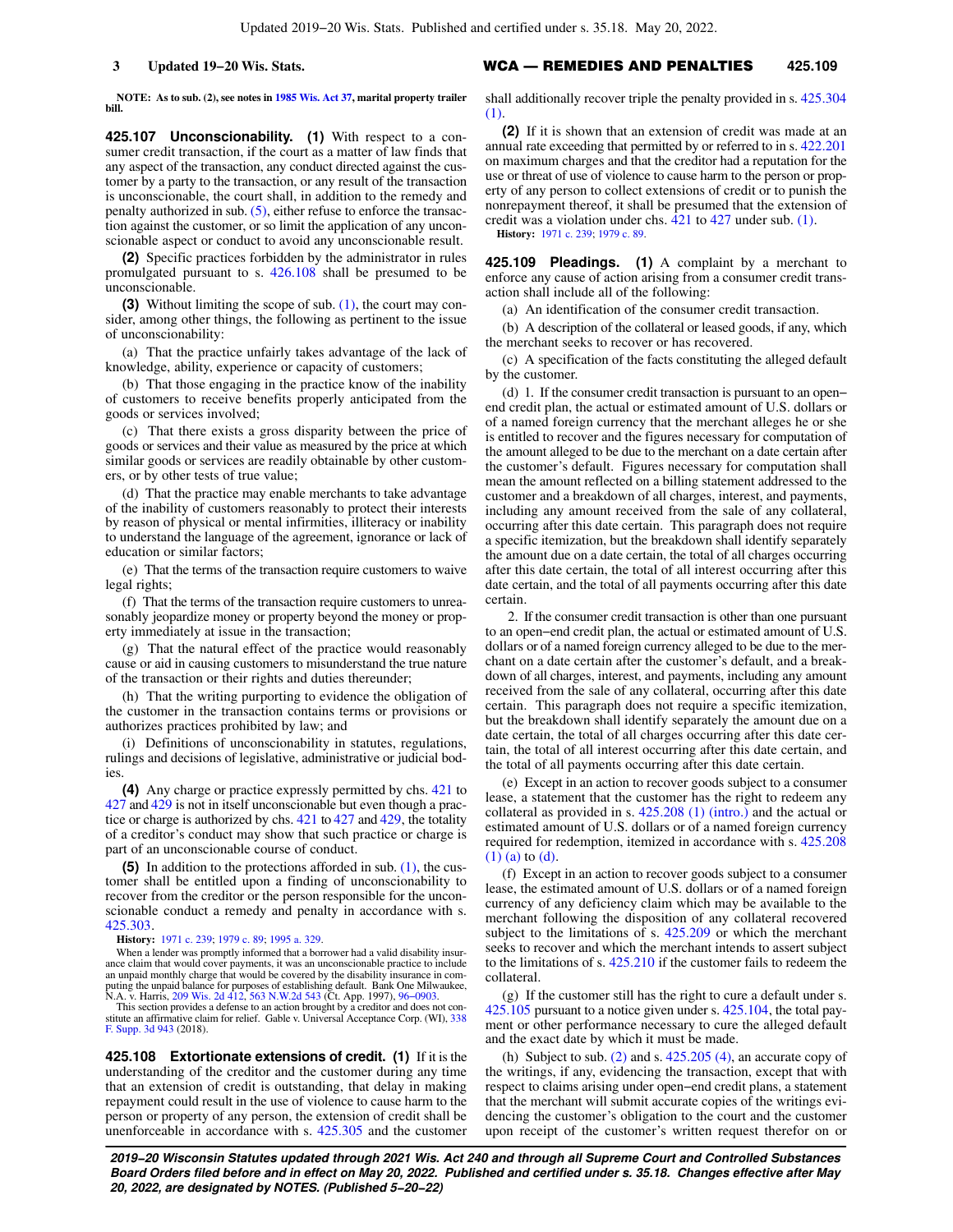## **425.109** WCA — REMEDIES AND PENALTIES **Updated 19−20 Wis. Stats. 4**

before the return date or the date on which the customer's answer is due.

**(2)** Upon the written request of the customer under sub. [\(1\)](https://docs-preview.legis.wisconsin.gov/document/statutes/425.109(1)(h)) [\(h\)](https://docs-preview.legis.wisconsin.gov/document/statutes/425.109(1)(h)), the merchant shall submit accurate copies to the court and the customer of writings evidencing the customer's obligation pursuant to an open−end credit plan upon which the merchant's claim is made and default judgment may not be entered for the merchant unless the merchant does so. The writings requirement under this subsection is satisfied if the merchant provides the customer with a copy of the billing statement referenced in sub. [\(1\) \(d\) 1.](https://docs-preview.legis.wisconsin.gov/document/statutes/425.109(1)(d)1.) addressed to the customer reflecting the total outstanding balance on the customer's account at the time this billing statement was issued. If this billing statement is attached to the complaint, then the statement under sub.  $(1)$  (h) is not required to be included in the complaint.

**(3)** A default judgment may not be entered upon a complaint which fails to comply with this section.

**(4)** For purposes of subchs. [III](https://docs-preview.legis.wisconsin.gov/document/statutes/subch.%20III%20of%20ch.%20425) and [IV,](https://docs-preview.legis.wisconsin.gov/document/statutes/subch.%20IV%20of%20ch.%20425) a complaint that fails to comply with this section does not constitute a violation of chs. [421](https://docs-preview.legis.wisconsin.gov/document/statutes/ch.%20421) to [427,](https://docs-preview.legis.wisconsin.gov/document/statutes/ch.%20427) and shall not give rise to recovery of attorney fees under s. [425.308](https://docs-preview.legis.wisconsin.gov/document/statutes/425.308), unless the customer establishes by a preponderance of the evidence that the failure to comply was willful or intentional.

**History:** [1971 c. 239](https://docs-preview.legis.wisconsin.gov/document/acts/1971/239); [1983 a. 389](https://docs-preview.legis.wisconsin.gov/document/acts/1983/389); [1991 a. 236;](https://docs-preview.legis.wisconsin.gov/document/acts/1991/236) [2015 a. 155](https://docs-preview.legis.wisconsin.gov/document/acts/2015/155).

A stated amount owed as of a specific date with a per diem interest figure is not a sufficient statement of "the figures necessary for computation of the amount" as required by sub. (1) (d). A complaint is not sufficient under this section because it meets the general rules of notice pleading. Household Finance Corp. v. Kohl, [173](https://docs-preview.legis.wisconsin.gov/document/courts/173%20Wis.%202d%20798)<br>[Wis. 2d 798,](https://docs-preview.legis.wisconsin.gov/document/courts/173%20Wis.%202d%20798) [496 N.W.2d 708](https://docs-preview.legis.wisconsin.gov/document/courts/496%20N.W.2d%20708) (Ct. App. 1993). See also Bank One v. Ofojebe, [2005](https://docs-preview.legis.wisconsin.gov/document/courts/2005%20WI%20App%20151)<br>[WI App 151,](https://docs-preview.legis.wisconsin.gov/document/courts/2005%20WI%20App%20151) [284 Wis. 2d 510](https://docs-preview.legis.wisconsin.gov/document/courts/284%20Wis.%202d%20510), [702 N.W.2d 456](https://docs-preview.legis.wisconsin.gov/document/courts/702%20N.W.2d%20456), [04−0902](https://docs-preview.legis.wisconsin.gov/document/wicourtofappeals/04-0902).

A company that purchased an overdue credit card account and brought an action to collect the amount due on it was not a "creditor" within the meaning of s. 421.301 (16) and not subject to the pleading requirements of sub. (1). Rsidue, LLC v. Michaud, [2006 WI App 164](https://docs-preview.legis.wisconsin.gov/document/courts/2006%20WI%20App%20164), [295 Wis. 2d 585,](https://docs-preview.legis.wisconsin.gov/document/courts/295%20Wis.%202d%20585) [721 N.W.2d 718](https://docs-preview.legis.wisconsin.gov/document/courts/721%20N.W.2d%20718), [05−1299](https://docs-preview.legis.wisconsin.gov/document/wicourtofappeals/05-1299).

Sub. (2) requires a creditor to document any transaction it wishes to collect upon. Estate of Newgard v. Bank of America, [2007 WI App 161,](https://docs-preview.legis.wisconsin.gov/document/courts/2007%20WI%20App%20161) [303 Wis. 2d 466,](https://docs-preview.legis.wisconsin.gov/document/courts/303%20Wis.%202d%20466) [735](https://docs-preview.legis.wisconsin.gov/document/courts/735%20N.W.2d%20578) [N.W.2d 578,](https://docs-preview.legis.wisconsin.gov/document/courts/735%20N.W.2d%20578) [07−0082.](https://docs-preview.legis.wisconsin.gov/document/wicourtofappeals/07-0082)

Even if there was a failure to comply with the pleading requirements of this section, such a failure cannot deprive a small claims court of subject matter jurisdiction and cannot render a default judgment void. Mercado v. GE Money Bank, [2009 WI App](https://docs-preview.legis.wisconsin.gov/document/courts/2009%20WI%20App%2073) [73,](https://docs-preview.legis.wisconsin.gov/document/courts/2009%20WI%20App%2073) [318 Wis. 2d 216](https://docs-preview.legis.wisconsin.gov/document/courts/318%20Wis.%202d%20216), [768 N.W.2d 53,](https://docs-preview.legis.wisconsin.gov/document/courts/768%20N.W.2d%2053) [08−1992.](https://docs-preview.legis.wisconsin.gov/document/wicourtofappeals/08-1992)

**425.110 No discharge from employment for garnishment.** (1) No employer shall discharge an employee because a merchant has subjected or attempted to subject unpaid earnings of the employee to garnishment or like proceedings directed to the employer for the purpose of paying a judgment arising from a consumer credit transaction.

**(2)** If an employer violates this section, an employee shall recover back wages and be reinstated, if the employee files an action for such relief within 90 days of the employee's discharge. **History:** [1971 c. 239](https://docs-preview.legis.wisconsin.gov/document/acts/1971/239).

**425.111 Levy before judgment. (1)** Prior to entry of judgment in an action subject to this subchapter, no process, other than a restraining order to protect collateral (s. [425.207\)](https://docs-preview.legis.wisconsin.gov/document/statutes/425.207), shall issue with respect to amounts that are owing or are claimed to be owing or may be owing to the customer by any 3rd person, whether by way of attachment, garnishment or other process.

**(2)** With respect to property of the customer other than that described in sub. [\(1\),](https://docs-preview.legis.wisconsin.gov/document/statutes/425.111(1)) process may issue in accordance with ch. [811](https://docs-preview.legis.wisconsin.gov/document/statutes/ch.%20811) to establish a lien, except that such process shall not be effective to take, or to divest the customer of possession of, the property until final judgment is entered.

**(3)** If the court finds that the creditor probably will recover on the action, and that the customer is acting, or is about to act, with respect to property of the customer upon which a lien has been established under sub. [\(2\)](https://docs-preview.legis.wisconsin.gov/document/statutes/425.111(2)), in a manner which substantially impairs the creditor's prospects for satisfying the judgment against such property (s. [811.03\)](https://docs-preview.legis.wisconsin.gov/document/statutes/811.03), the court may issue an order restraining the customer from so acting with respect to that property until final judgment is entered.

**History:** [1971 c. 239](https://docs-preview.legis.wisconsin.gov/document/acts/1971/239); [1973 c. 2;](https://docs-preview.legis.wisconsin.gov/document/acts/1973/2) Sup. Ct. Order, 67 Wis. 2d 585, 776 (1975). **Legislative Council Note, 1973:** Clarifies applicability of this subsection. Section 425.111 (1) refers to property of the customer subject to garnishment, and pre-

scribes limitations on creditors' actions in relation to it. Sub. (2) refers to other property of the customer; however, the language struck by this amendment appears to make sub. (2) refer back to the same property dealt with by sub. (1), so it is deleted. [Bill 355−A]

**425.112 Stay of execution.** At the time of or at any time after the entry of a judgment in favor of a creditor against a customer in an action arising from a consumer transaction, the court, for cause and upon motion of a party or on its own motion, may stay enforcement of the judgment by order upon just and equitable conditions, and continue, modify or revoke the order as the interests of justice may require. **History:** [1971 c. 239.](https://docs-preview.legis.wisconsin.gov/document/acts/1971/239)

**425.113 Body attachments. (1)** No merchant shall cause or permit a warrant against the person of a customer to issue under ch. [816](https://docs-preview.legis.wisconsin.gov/document/statutes/ch.%20816) with respect to a claim arising from a consumer credit transaction. Any process issued in violation of this section is void.

**(2)** A violation of this section is subject to s. [425.305.](https://docs-preview.legis.wisconsin.gov/document/statutes/425.305)

**History:** [1971 c. 239;](https://docs-preview.legis.wisconsin.gov/document/acts/1971/239) Sup. Ct. Order, 67 Wis. 2d 585, 776 (1975). **Cross−reference:** See also s. [DFI−WCA 1.66,](https://docs-preview.legis.wisconsin.gov/document/administrativecode/DFI-WCA%201.66) Wis. adm. code.

If this section were to be interpreted to remove a court's power to issue a body

attachment for one who chooses to ignore its orders, the interpretation would cause the statute to be unconstitutional as a violation of the principle of separation of pow-<br>ers. Smith v. Burns, [65 Wis. 2d 638](https://docs-preview.legis.wisconsin.gov/document/courts/65%20Wis.%202d%20638), [223 N.W.2d 562](https://docs-preview.legis.wisconsin.gov/document/courts/223%20N.W.2d%20562) (1974).

### SUBCHAPTER II

# ENFORCEMENT OF SECURITY INTERESTS IN COLLATERAL

**425.201 Scope.** This subchapter applies to the enforcement by a creditor of security interests in collateral. **History:** [1971 c. 239.](https://docs-preview.legis.wisconsin.gov/document/acts/1971/239)

**425.202 Definitions.** For purposes of this chapter:

**(1)** "Collateral" means goods subject to a security interest in favor of a merchant which secures a customer's obligations under a consumer credit transaction.

**(2)** "Motor vehicle" has the meaning given in s. [218.0101](https://docs-preview.legis.wisconsin.gov/document/statutes/218.0101(22)) [\(22\)](https://docs-preview.legis.wisconsin.gov/document/statutes/218.0101(22)).

**History:** [1971 c. 239;](https://docs-preview.legis.wisconsin.gov/document/acts/1971/239) [1975 c. 407](https://docs-preview.legis.wisconsin.gov/document/acts/1975/407); [2005 a. 255.](https://docs-preview.legis.wisconsin.gov/document/acts/2005/255)

**425.203 Enforcement of merchant's rights in collateral and leased goods.** (1) At any time after default (s. [425.103](https://docs-preview.legis.wisconsin.gov/document/statutes/425.103)) and the expiration of the period for cure of default (s. [425.105\)](https://docs-preview.legis.wisconsin.gov/document/statutes/425.105), if applicable, a merchant may commence an action to recover collateral or goods subject to a consumer lease pursuant to s. [425.205,](https://docs-preview.legis.wisconsin.gov/document/statutes/425.205) or reduce the claim to a judgment by any available judicial procedure.

**(2)** In any action for a judgment under sub. [\(1\)](https://docs-preview.legis.wisconsin.gov/document/statutes/425.203(1)) other than an action pursuant to s. [425.205](https://docs-preview.legis.wisconsin.gov/document/statutes/425.205), the judgment may provide for the right to possession of the collateral or leased goods by the merchant and for a deficiency, if the merchant would not be precluded from a deficiency judgment under s. [425.209](https://docs-preview.legis.wisconsin.gov/document/statutes/425.209) had the merchant initially proceeded against the collateral and if the judgment includes a finding that the merchant has the right to possession of any collateral securing the consumer credit transaction or goods subject to a consumer lease. Upon determining such judgment under this subsection the merchant shall have the right to:

(a) Have execution issue to require the sheriff in the county where the collateral or leased goods may be to take the same from the defendant and deliver it to the plaintiff; or

(b) Immediately exercise the right to nonjudicial recovery of the collateral or leased goods, subject to s. [425.206.](https://docs-preview.legis.wisconsin.gov/document/statutes/425.206)

**(3)** Following recovery of collateral pursuant to a judgment under sub. [\(2\)](https://docs-preview.legis.wisconsin.gov/document/statutes/425.203(2)), the merchant may either retain the collateral in full satisfaction of the customer's obligation pursuant to ss. [409.620](https://docs-preview.legis.wisconsin.gov/document/statutes/409.620) to [409.624,](https://docs-preview.legis.wisconsin.gov/document/statutes/409.624) in which event the merchant shall satisfy the judgment obtained pursuant to sub. [\(2\);](https://docs-preview.legis.wisconsin.gov/document/statutes/425.203(2)) or shall dispose of the collateral pur-suant to subch. [VI of ch. 409,](https://docs-preview.legis.wisconsin.gov/document/statutes/subch.%20VI%20of%20ch.%20409) in which event:

(a) The merchant shall apply to the court which entered the judgment pursuant to sub. [\(2\)](https://docs-preview.legis.wisconsin.gov/document/statutes/425.203(2)) to confirm the sale or other disposi-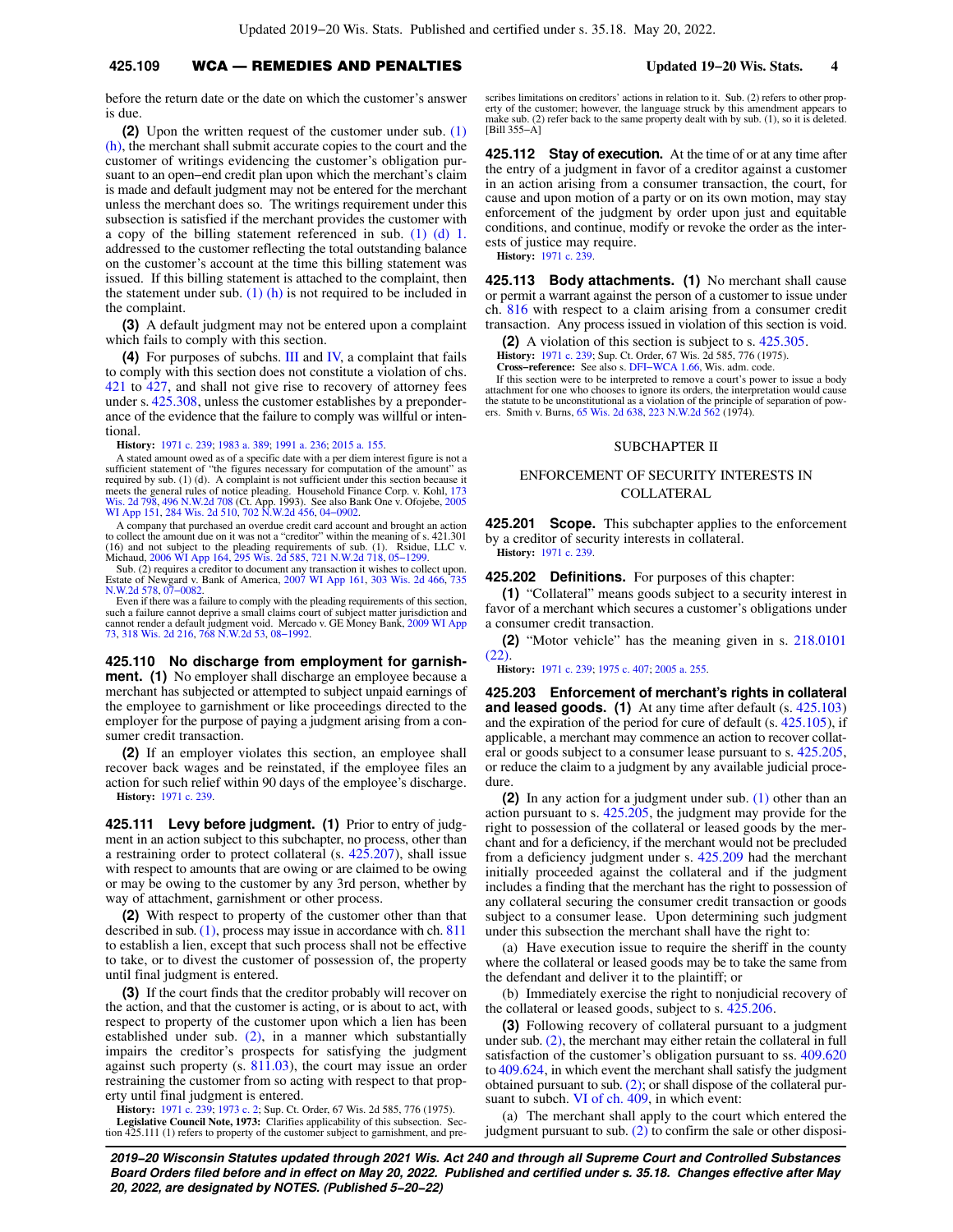tion of the collateral upon 8 days' notice to all parties named in such action, either personally or by certified or registered mail directed to the last−known address of the parties. Such notice shall state, in addition to any other matter required by law, the time and place of the hearing, the amount of the judgment, the proceeds received upon disposition of the collateral, the fair market value of the collateral claimed by the merchant if such standard is applicable under s. [425.210](https://docs-preview.legis.wisconsin.gov/document/statutes/425.210), the reasonable expenses incurred in disposition of collateral, the net amount proposed to be credited against the judgment, and any deficiency remaining. In addition, the notice directed to the customer shall conspicuously advise the customer of the right to appear at such hearing and to contest any matter set forth in the notice.

(b) At such a hearing on confirmation, the court shall determine on the basis of the evidence presented by the parties, by affidavit or otherwise, the commercial reasonableness of the merchant's disposition of the collateral, the reasonable expenses incurred by the merchant in disposition of the collateral, the compliance with s. [425.210](https://docs-preview.legis.wisconsin.gov/document/statutes/425.210) if applicable, the resulting amount to be credited against the judgment and the remaining deficiency. Following such hearing and determinations, the court shall enter an appropriate order to satisfy the judgment and provide such other relief as may be appropriate. Where the underlying transaction is a consumer credit sale of goods or services or a consumer loan in which the lender is subject to defenses arising from s.  $422.408$ , this hearing shall be considered a proceeding for a deficiency judgment pursuant to s. [425.209 \(1\)](https://docs-preview.legis.wisconsin.gov/document/statutes/425.209(1)).

**(4)** Following recovery of goods subject to a consumer lease pursuant to a judgment under sub. [\(2\)](https://docs-preview.legis.wisconsin.gov/document/statutes/425.203(2)), no deficiency shall be allowable unless the merchant disposes of the leased goods and applies the proceeds to the customer's obligation, in which event:

(a) The merchant shall apply to the court which entered the judgment pursuant to sub. [\(2\)](https://docs-preview.legis.wisconsin.gov/document/statutes/425.203(2)) to confirm the sale or other disposition of the leased goods upon 8 days' notice to all parties named in the action, either personally or by certified or registered mail directed to the last−known address of the parties. Such notice shall state, in addition to any other matter required by law, the time and place of the hearing, the amount of the judgment, the proceeds received upon disposition of the leased goods, the reasonable expenses incurred in disposition of the leased goods, the net amount proposed to be credited against the judgment, and any deficiency remaining. In addition, the notice directed to the customer shall conspicuously advise the customer of the right to appear at such hearing and to contest any matter set forth in the notice.

(b) At such a hearing on confirmation, the court shall determine on the basis of evidence presented by the parties, by affidavit or otherwise, the commercial reasonableness of the merchant's disposition of the leased goods, the reasonable expenses incurred by the merchant in disposition of the leased goods, and the resulting amount to be credited against the judgment entered pursuant to sub. [\(2\).](https://docs-preview.legis.wisconsin.gov/document/statutes/425.203(2)) Following such hearing and determinations, the court shall enter an appropriate order to satisfy the judgment and provide such other relief as may be appropriate.

**History:** [1971 c. 239](https://docs-preview.legis.wisconsin.gov/document/acts/1971/239); [1975 c. 407](https://docs-preview.legis.wisconsin.gov/document/acts/1975/407), [421](https://docs-preview.legis.wisconsin.gov/document/acts/1975/421); [2001 a. 10](https://docs-preview.legis.wisconsin.gov/document/acts/2001/10).

**425.204 Voluntary surrender of collateral. (1)** Notwithstanding a waiver by the creditor of the security interest in collateral under s. [425.203 \(2\)](https://docs-preview.legis.wisconsin.gov/document/statutes/425.203(2)) or any other law, the customer shall have the right at any time to voluntarily surrender all of the customer's rights and interests in the collateral to the merchant.

**(2)** The rights and obligations of the merchant and customer with respect to collateral voluntarily surrendered as defined in this section shall be governed by subch. [VI of ch. 409](https://docs-preview.legis.wisconsin.gov/document/statutes/subch.%20VI%20of%20ch.%20409), and are not subject to this subchapter.

**(3)** The surrender of collateral by a customer is not a voluntary surrender if it is made pursuant to a request or demand, other than a notice under s. [425.205 \(1g\) \(a\),](https://docs-preview.legis.wisconsin.gov/document/statutes/425.205(1g)(a)) by the merchant for the surrender of the collateral, or if it is made pursuant to a threat, statement,

## **5 Updated 19−20 Wis. Stats.** WCA — REMEDIES AND PENALTIES **425.205**

or notice, other than a notice under s.  $425.205$  (1g) (a), by the merchant that the merchant intends to take possession of the collateral. **History:** [1971 c. 239;](https://docs-preview.legis.wisconsin.gov/document/acts/1971/239) [1991 a. 316](https://docs-preview.legis.wisconsin.gov/document/acts/1991/316); [2001 a. 10](https://docs-preview.legis.wisconsin.gov/document/acts/2001/10); [2005 a. 255](https://docs-preview.legis.wisconsin.gov/document/acts/2005/255).

**Cross−reference:** See also s. [DFI−WCA 1.67,](https://docs-preview.legis.wisconsin.gov/document/administrativecode/DFI-WCA%201.67) Wis. adm. code.

Under the facts of the case, the customer did not "voluntarily surrender" collateral under sub. (3). Wachal v. Ketterhagen Motor Sales, Inc., [81 Wis. 2d 605](https://docs-preview.legis.wisconsin.gov/document/courts/81%20Wis.%202d%20605), [260 N.W.2d](https://docs-preview.legis.wisconsin.gov/document/courts/260%20N.W.2d%20770) [770](https://docs-preview.legis.wisconsin.gov/document/courts/260%20N.W.2d%20770) (1978).

**425.205 Action to recover collateral. (1)** Except as provided in s. [425.206](https://docs-preview.legis.wisconsin.gov/document/statutes/425.206), a creditor seeking to obtain possession of collateral or goods subject to a consumer lease shall commence an action for replevin of the collateral or leased goods. Those actions shall be conducted in accordance with ch. [799,](https://docs-preview.legis.wisconsin.gov/document/statutes/ch.%20799) notwithstanding s. [799.01 \(1\) \(c\)](https://docs-preview.legis.wisconsin.gov/document/statutes/799.01(1)(c)) and the value of the collateral or leased goods sought to be recovered, except that:

(a) Notwithstanding ss. [799.05 \(2\)](https://docs-preview.legis.wisconsin.gov/document/statutes/799.05(2)) and [799.06 \(2\),](https://docs-preview.legis.wisconsin.gov/document/statutes/799.06(2)) process shall be issued by the clerk of court, and such action shall be commenced upon the request of an officer or employee of a merchant on the merchant's behalf;

(b) The summons shall be in the form prescribed in sub. [\(2\),](https://docs-preview.legis.wisconsin.gov/document/statutes/425.205(2)) and a complaint in the form described in sub. [\(3\)](https://docs-preview.legis.wisconsin.gov/document/statutes/425.205(3)) shall be served with the summons;

(c) When service is made pursuant to s. [799.12 \(3\)](https://docs-preview.legis.wisconsin.gov/document/statutes/799.12(3)) certified mail with return receipt requested shall be employed;

(d) On the return date of the summons or any adjournment date thereof the customer shall have the right to a hearing on the issue of default or other matter which questions the validity of the merchant's claim to the collateral or leased goods, and the customer may answer, move to dismiss under s. [802.06 \(2\)](https://docs-preview.legis.wisconsin.gov/document/statutes/802.06(2)) or otherwise plead to the complaint orally, but if the customer fails to appear on the return day, judgment may be entered by the clerk or judge in accordance with the demands of the verified complaint, or upon an affidavit of the facts, or sworn testimony or other evidence to the clerk or judge; and

(e) Judgment in such action shall determine only the right to possession of the collateral or leased goods, but such judgment shall not bar any subsequent action for damages or deficiency to the extent permitted by this subchapter.

**(1g)** (a) A merchant may not take possession of motor vehicle collateral or goods subject to a motor vehicle consumer lease under s. [425.206 \(1\) \(d\)](https://docs-preview.legis.wisconsin.gov/document/statutes/425.206(1)(d)), unless the merchant gives, by mail, the customer a notice containing all of the following information:

1. The name, address, and telephone number of the merchant, a brief identification of the consumer credit transaction, and a brief description of the collateral or goods.

2. A statement that, as a result of the customer's default on the consumer credit transaction, the merchant may have the right to take possession of the collateral or goods without further notice or court proceeding.

3. A statement that if the customer is not in default or objects to the merchant's right to take possession of the collateral or goods, the customer may, no later than 15 days after the merchant has given the notice, demand that the merchant proceed in court by notifying the merchant in writing.

4. A statement that if the merchant proceeds in court, the customer may be required to pay court costs and attorney fees.

(b) The information required under par. [\(a\)](https://docs-preview.legis.wisconsin.gov/document/statutes/425.205(1g)(a)) may be combined with any other notice, except that if the customer has a right to cure under s. [425.105,](https://docs-preview.legis.wisconsin.gov/document/statutes/425.105) the information required under par. [\(a\)](https://docs-preview.legis.wisconsin.gov/document/statutes/425.205(1g)(a)) shall be combined with the notice of right to cure under s. [425.104.](https://docs-preview.legis.wisconsin.gov/document/statutes/425.104)

(c) A merchant is presumed to have given notice under par. [\(a\)](https://docs-preview.legis.wisconsin.gov/document/statutes/425.205(1g)(a)) if the merchant sent the notice by certified or registered mail. A merchant who fails to give notice under par. [\(a\)](https://docs-preview.legis.wisconsin.gov/document/statutes/425.205(1g)(a)) by certified or registered mail is subject to the penalties specified in s. [425.302 \(1\),](https://docs-preview.legis.wisconsin.gov/document/statutes/425.302(1)) but such failure does not constitute a failure to comply with s. [425.206 \(1\) \(d\)](https://docs-preview.legis.wisconsin.gov/document/statutes/425.206(1)(d)).

**(2)** The summons in such actions shall be in the following form:

State of Wisconsin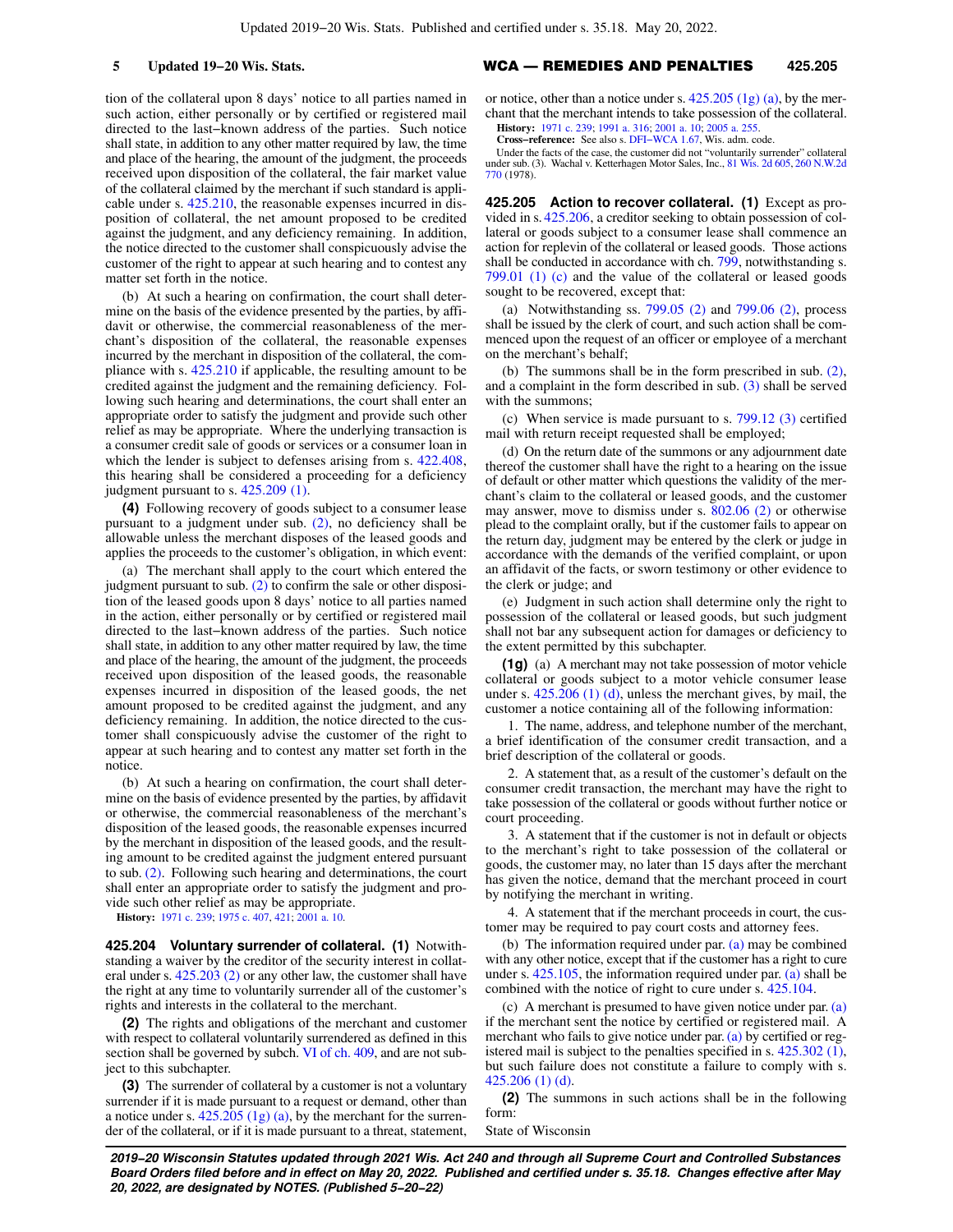# **425.205** WCA — REMEDIES AND PENALTIES **Updated 19−20 Wis. Stats. 6**

Circuit Court .... County A. B. Plaintiff

v.

C. D. Defendant

SUMMONS (Small Claim)

## THE STATE OF WISCONSIN

To said Defendant:

The Plaintiff named above has commenced an action to recover possession of the following property:

[Description of Collateral or Leased Goods]

This claim arises under a consumer credit transaction under which you are alleged to be in default, as described in the attached complaint.

IF YOU ARE NOT IN DEFAULT OR HAVE AN OBJEC-TION TO THE PLAINTIFF'S TAKING THE PROPERTY LISTED ABOVE, YOU MAY ARRANGE FOR A HEARING ON THESE ISSUES BY APPEARING IN THE CIRCUIT COURT OF .... COUNTY, IN THE COURTHOUSE LOCATED IN ...., (municipality), BEFORE JUDGE .... OR ANY OTHER JUDGE TO WHOM THE ACTION MAY BE ASSIGNED, ON .... (date), AT .... (time). IF YOU DO NOT APPEAR AT THAT TIME, JUDGMENT WILL BE RENDERED AGAINST YOU FOR DELIVERY OF THE PROPERTY TO THE PLAINTIFF.

DATED ...., .... (year)

E.F. Clerk of Circuit Court [or] Plaintiff's Attorney

Plaintiff's P. O. Address

.... ....

Plaintiff's Attorney (if any)

.... ....

Defendant's P. O. Address

.... ....

**(3)** The complaint in such action shall conform with the requirements of s. [425.109.](https://docs-preview.legis.wisconsin.gov/document/statutes/425.109)

**(4)** Upon the written request of the customer under s. [425.109](https://docs-preview.legis.wisconsin.gov/document/statutes/425.109(2)) [\(2\)](https://docs-preview.legis.wisconsin.gov/document/statutes/425.109(2)), the merchant shall produce an accurate copy of writings evidencing the customer's obligation pursuant to an open−end credit plan upon which the merchant's claim is made, and default judgment shall not be entered for the merchant unless the merchant does so. The writings requirement under this subsection is satisfied if the merchant provides the customer with a copy of the billing statement referenced in s. [425.109 \(1\) \(d\) 1.](https://docs-preview.legis.wisconsin.gov/document/statutes/425.109(1)(d)1.) addressed to the customer reflecting the total outstanding balance on the customer's account at the time this billing statement was issued. If this billing statement is attached to the complaint, then the statement under s. [425.109 \(1\) \(h\)](https://docs-preview.legis.wisconsin.gov/document/statutes/425.109(1)(h)) is not required to be included in the complaint.

**(5)** Upon entry of judgment for the plaintiff, the plaintiff shall have the right to:

(a) Have execution issue to require the sheriff of the county where the collateral or leased goods may be to take the same from the defendant and deliver it to the plaintiff; or

(b) Immediately exercise the right to nonjudicial recovery of the collateral or leased goods, subject to s. [425.206.](https://docs-preview.legis.wisconsin.gov/document/statutes/425.206)

**(6)** Action pursuant to this section may be commenced at any time after the customer is in default, but the return day of process may not be set prior to the expiration of the period for cure of the default by the customer (s. [425.105\)](https://docs-preview.legis.wisconsin.gov/document/statutes/425.105), if applicable.

**History:** [1971 c. 239;](https://docs-preview.legis.wisconsin.gov/document/acts/1971/239) Sup. Ct. Order, 67 Wis. 2d 585, 776 (1975); [1975 c. 407](https://docs-preview.legis.wisconsin.gov/document/acts/1975/407), [421;](https://docs-preview.legis.wisconsin.gov/document/acts/1975/421) [1977 c. 449](https://docs-preview.legis.wisconsin.gov/document/acts/1977/449) s. [497;](https://docs-preview.legis.wisconsin.gov/document/acts/1977/449,%20s.%20497) [1979 c. 32](https://docs-preview.legis.wisconsin.gov/document/acts/1979/32) s. [92 \(16\);](https://docs-preview.legis.wisconsin.gov/document/acts/1979/32,%20s.%2092) [1981 c. 317;](https://docs-preview.legis.wisconsin.gov/document/acts/1981/317) [1981 c. 391](https://docs-preview.legis.wisconsin.gov/document/acts/1981/391) s. [210;](https://docs-preview.legis.wisconsin.gov/document/acts/1981/391,%20s.%20210) [1983](https://docs-preview.legis.wisconsin.gov/document/acts/1983/389) [a. 389](https://docs-preview.legis.wisconsin.gov/document/acts/1983/389); [1989 a. 31](https://docs-preview.legis.wisconsin.gov/document/acts/1989/31); [1993 a. 246](https://docs-preview.legis.wisconsin.gov/document/acts/1993/246); [1997 a. 250;](https://docs-preview.legis.wisconsin.gov/document/acts/1997/250) [2005 a. 255](https://docs-preview.legis.wisconsin.gov/document/acts/2005/255); [2015 a. 155](https://docs-preview.legis.wisconsin.gov/document/acts/2015/155).

Sub. (1g) (a) requires a creditor to give notice to the debtor that includes that the creditor may repossess the car without going to court unless the debtor demands within 15 days of the notice that the creditor proceed to court. Under s. 421.201(8), the debtor's address is established by any writing signed by the debtor in connection with the transaction and is presumed to be unchanged until the creditor knows or has reason to know of a different address. Given the debtor's failure to provide her new address to the creditor, the debtor failed to show that the creditor's notice by registered mail to the address that it had on file did not comply with this section. Molinski v. Chase Auto Finance Corp., [2013 WI App 101](https://docs-preview.legis.wisconsin.gov/document/courts/2013%20WI%20App%20101), [349 Wis. 2d 687,](https://docs-preview.legis.wisconsin.gov/document/courts/349%20Wis.%202d%20687) [837 N.W.2d 166](https://docs-preview.legis.wisconsin.gov/document/courts/837%20N.W.2d%20166), [12−2184.](https://docs-preview.legis.wisconsin.gov/document/wicourtofappeals/12-2184)

Wisconsin's New Automobile Repossession Law: Creditors in the Driver's Seat. Anderson & Meili. Wis. Law. Feb. 2007.

**425.206 Nonjudicial enforcement limited. (1)** Notwithstanding any other provision of law, no merchant may take possession of collateral or goods subject to a consumer lease in this state except when any of the following apply:

(a) The customer has surrendered the collateral or leased goods.

(b) Judgment for the merchant has been entered in a proceeding for recovery of collateral or leased goods under s. [425.205,](https://docs-preview.legis.wisconsin.gov/document/statutes/425.205) or for possession of the collateral or leased goods under s. [425.203](https://docs-preview.legis.wisconsin.gov/document/statutes/425.203(2)) [\(2\).](https://docs-preview.legis.wisconsin.gov/document/statutes/425.203(2))

(c) The merchant has taken possession of collateral or leased goods pursuant to s. [425.207 \(2\).](https://docs-preview.legis.wisconsin.gov/document/statutes/425.207(2))

(d) For motor vehicle collateral or goods subject to a motor vehicle consumer lease, the customer has not made a demand as specified in s.  $425.205$  (1g) (a) 3. and, no sooner than 15 days after the merchant gives the notice specified in s.  $425.205$  (1g) (a), the merchant has taken possession of the collateral or goods in accordance with sub. [\(2\)](https://docs-preview.legis.wisconsin.gov/document/statutes/425.206(2)).

**(2)** In taking possession of collateral or leased goods, no merchant may do any of the following:

(a) Commit a breach of the peace.

(b) Enter a dwelling used by the customer as a residence except at the voluntary request of a customer.

**(3)** A violation of this section is subject to s. [425.305.](https://docs-preview.legis.wisconsin.gov/document/statutes/425.305)

**History:** [1971 c. 239](https://docs-preview.legis.wisconsin.gov/document/acts/1971/239); [1975 c. 94](https://docs-preview.legis.wisconsin.gov/document/acts/1975/94) s. [3;](https://docs-preview.legis.wisconsin.gov/document/acts/1975/94,%20s.%203) [1975 c. 407;](https://docs-preview.legis.wisconsin.gov/document/acts/1975/407) [1979 c. 10;](https://docs-preview.legis.wisconsin.gov/document/acts/1979/10) [1995 a. 225;](https://docs-preview.legis.wisconsin.gov/document/acts/1995/225) [1997](https://docs-preview.legis.wisconsin.gov/document/acts/1997/302) [a. 302](https://docs-preview.legis.wisconsin.gov/document/acts/1997/302); [2005 a. 255.](https://docs-preview.legis.wisconsin.gov/document/acts/2005/255)

Under the facts of the case, the customer did not voluntarily surrender collateral under sub. (1) (a). Wachal v. Ketterhagen Motor Sales, Inc., [81 Wis. 2d 605,](https://docs-preview.legis.wisconsin.gov/document/courts/81%20Wis.%202d%20605) [260](https://docs-preview.legis.wisconsin.gov/document/courts/260%20N.W.2d%20770) [N.W.2d 770](https://docs-preview.legis.wisconsin.gov/document/courts/260%20N.W.2d%20770) (1978).

Notwithstanding s. 421.201 (5), this section governed repossessions outside the state when the contract provided for enforcement under the "internal law" of Wisconsin. First Wisconsin National Bank of Madison v. Nicolaou, [85 Wis. 2d 393,](https://docs-preview.legis.wisconsin.gov/document/courts/85%20Wis.%202d%20393) [270](https://docs-preview.legis.wisconsin.gov/document/courts/270%20N.W.2d%20582) [N.W.2d 582](https://docs-preview.legis.wisconsin.gov/document/courts/270%20N.W.2d%20582) (Ct. App. 1978).

A "breach of the peace" under sub. (2) has the same meaning as in s. 409.503. Repossession in disregard of the debtor's oral protest is a breach of the peace. Punitive damages may be appropriate as the result of the breach of the peace. Hollibush v. Ford Motor Co., [179 Wis. 2d 799](https://docs-preview.legis.wisconsin.gov/document/courts/179%20Wis.%202d%20799), [508 N.W.2d 449](https://docs-preview.legis.wisconsin.gov/document/courts/508%20N.W.2d%20449) (Ct. App. 1993).

Repossession under an invalid judgment violates this section. Kett v. Community Credit Plan, Inc., [228 Wis. 2d 1](https://docs-preview.legis.wisconsin.gov/document/courts/228%20Wis.%202d%201), [596 N.W.2d 786](https://docs-preview.legis.wisconsin.gov/document/courts/596%20N.W.2d%20786) (1999), [97−3620.](https://docs-preview.legis.wisconsin.gov/document/wisupremecourt/97-3620)

The Department of Financial Institutions has promulgated a definition of "dwelling" for purposes of s. 422.419 (1) (a) that includes any garage, shed, barn, or<br>other building on the premises whether attached or unattached. There is no reason<br>why "dwelling" should have different meaning in sub. dants violated sub. (2) (b) when they repossessed the debtor's vehicle while it was parked in the shared garage on the ground floor of her multi−unit apartment complex. Duncan v. Asset Recovery Specialists, Inc., [2020 WI App 54](https://docs-preview.legis.wisconsin.gov/document/courts/2020%20WI%20App%2054), [393 Wis. 2d 814](https://docs-preview.legis.wisconsin.gov/document/courts/393%20Wis.%202d%20814), [948](https://docs-preview.legis.wisconsin.gov/document/courts/948%20N.W.2d%20419) [N.W.2d 419,](https://docs-preview.legis.wisconsin.gov/document/courts/948%20N.W.2d%20419) [19−1365.](https://docs-preview.legis.wisconsin.gov/document/wicourtofappeals/19-1365)

There is no language in the statute that supports an interpretation of the phrase "dwelling used by the customer as a residence" under sub. (2) (b) as turning on considerations of ownership or the right to exclude. The phrase also does not narrow the protections of sub. (2) to the portion of a multi−unit dwelling that the debtor actually uses as living quarters. Duncan v. Asset Recovery Specialists, Inc., [2020 WI App 54](https://docs-preview.legis.wisconsin.gov/document/courts/2020%20WI%20App%2054), [393 Wis. 2d 814](https://docs-preview.legis.wisconsin.gov/document/courts/393%20Wis.%202d%20814), [948 N.W.2d 419,](https://docs-preview.legis.wisconsin.gov/document/courts/948%20N.W.2d%20419) [19−1365.](https://docs-preview.legis.wisconsin.gov/document/wicourtofappeals/19-1365)

The legislature used the phrase "dwelling used by the customer as a residence" to specify that it is the "customer's dwelling" that the merchant may not enter. In other words, a merchant may not enter the customer's dwelling, but the merchant does not violate the Wisconsin Consumer Act if the merchant enters some other person's dwelling in the course of a repossession. Duncan v. Asset Recovery Specialists, Inc., [2020 WI App 54](https://docs-preview.legis.wisconsin.gov/document/courts/2020%20WI%20App%2054), [393 Wis. 2d 814,](https://docs-preview.legis.wisconsin.gov/document/courts/393%20Wis.%202d%20814) [948 N.W.2d 419,](https://docs-preview.legis.wisconsin.gov/document/courts/948%20N.W.2d%20419) [19−1365.](https://docs-preview.legis.wisconsin.gov/document/wicourtofappeals/19-1365)

A lender, not its repossessors, falls within the definition of "merchant" under s. 421.301 (25) and is therefore covered by sub. (2) (a). In this case, it was the lender's authority to repossess the debtor's car that the repossession company was exercising.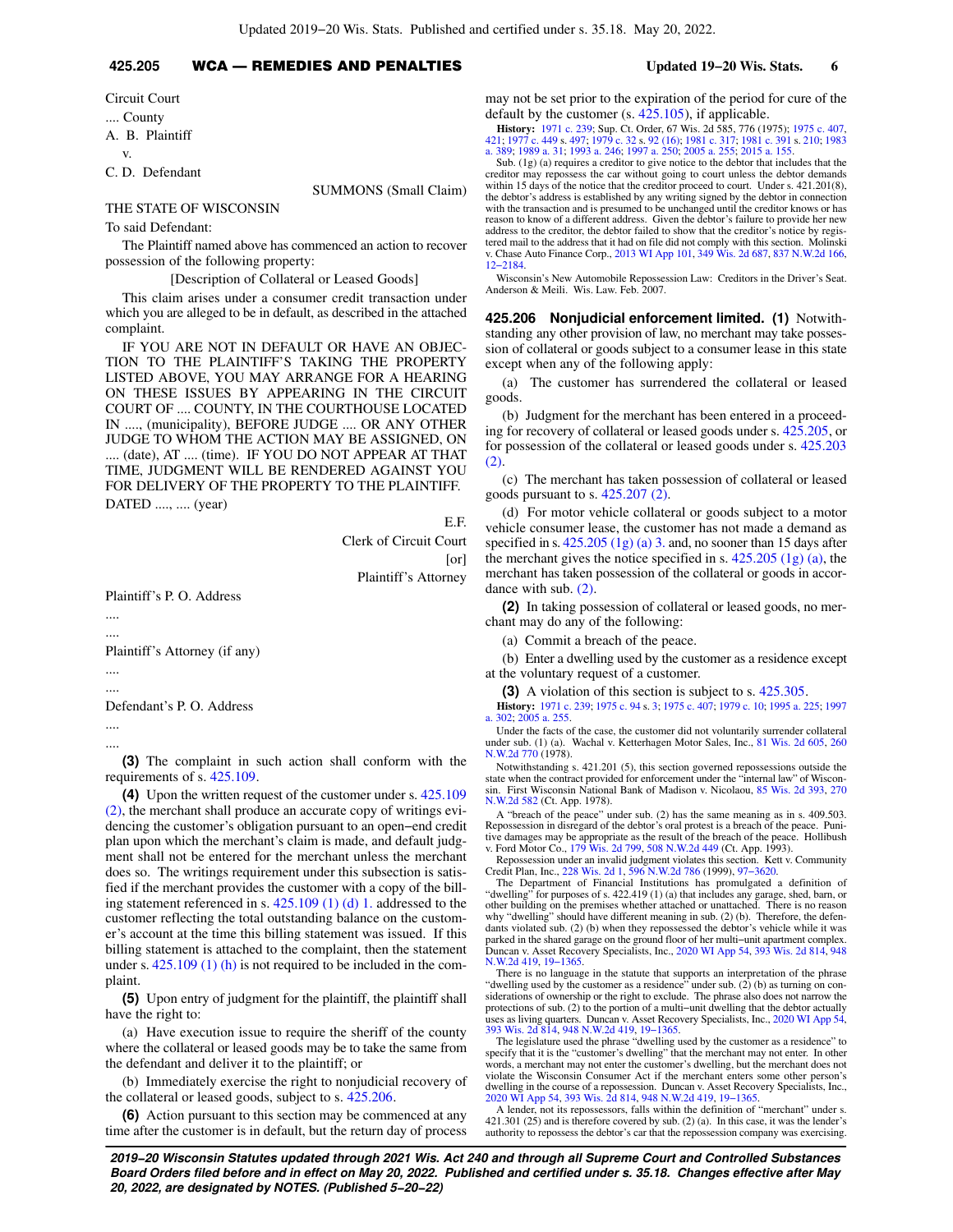That the lender chose to authorize the repossession company to exercise the lender's right under Wisconsin law to take possession of its collateral extra−judicially does not mean the lender can avoid liability for actions taken on its behalf and at its request. Gable v. Universal Acceptance Corp. (WI), [338 F. Supp. 3d 943](https://docs-preview.legis.wisconsin.gov/document/courts/338%20F.%20Supp.%203d%20943) (2018).

The Abolition of Self−Help Repossession: The Poor Pay Even More. White. 1973 WLR 503.

The Impact of Denying Self−Help Repossession of Automobiles: A Case Study of the Wisconsin Consumer Act. Whitford & Laufer. 1975 WLR 607.

Wisconsin's New Automobile Repossession Law: Creditors in the Driver's Seat. Anderson & Meili. Wis. Law. Feb. 2007.

**425.2065 Notice to law enforcement. (1)** In this section, "law enforcement agency" means the police department, combined protective services department under s. [60.553,](https://docs-preview.legis.wisconsin.gov/document/statutes/60.553) [61.66](https://docs-preview.legis.wisconsin.gov/document/statutes/61.66), or [62.13 \(2e\)](https://docs-preview.legis.wisconsin.gov/document/statutes/62.13(2e)), or sheriff, that has primary responsibility for providing police protection services in the city, village, or town in which a repossession is expected to occur.

**(2)** A merchant who repossesses motor vehicle collateral or goods subject to a motor vehicle consumer lease under s. [425.206](https://docs-preview.legis.wisconsin.gov/document/statutes/425.206(1)(d)) [\(1\) \(d\)](https://docs-preview.legis.wisconsin.gov/document/statutes/425.206(1)(d)), or a person who repossess such collateral or goods on behalf of the merchant, shall notify, verbally or in writing, the law enforcement agency about the repossession. The notification shall include the names of the customer, merchant, and, if applicable, the person who repossesses the collateral or goods on behalf of the merchant. The notification shall also include a description of the collateral or goods. Notification under this subsection shall be made before the repossession occurs.

**(3)** Failure to comply with this subsection does not constitute a failure to comply with s.  $425.206$  (1) (d).

**History:** [2005 a. 255](https://docs-preview.legis.wisconsin.gov/document/acts/2005/255); [2011 a. 32](https://docs-preview.legis.wisconsin.gov/document/acts/2011/32).

**425.207 Restraining order to protect collateral or leased goods; abandoned property. (1)** If the court finds that the merchant probably will recover possession of the collateral or goods subject to a consumer lease, and the customer is acting, or is about to act, with respect to the collateral or leased goods in a manner which substantially impairs the merchant's prospect for realization of the merchant's security interest or the merchant's interest in the leased goods, the court may issue an order pursuant to s. [813.02](https://docs-preview.legis.wisconsin.gov/document/statutes/813.02) restraining the customer from so acting with respect to the collateral or leased goods, and need not require a bond by the merchant, notwithstanding s. [813.06.](https://docs-preview.legis.wisconsin.gov/document/statutes/813.06)

**(2)** A merchant who reasonably believes that a customer has abandoned collateral or goods subject to a consumer lease may take possession of such collateral or leased goods and preserve it. However, the customer may recover such collateral or leased goods upon request unless at the time of request the merchant has perfected the right to possession under s. [425.206 \(1\) \(a\),](https://docs-preview.legis.wisconsin.gov/document/statutes/425.206(1)(a)) [\(b\),](https://docs-preview.legis.wisconsin.gov/document/statutes/425.206(1)(b)) or [\(d\)](https://docs-preview.legis.wisconsin.gov/document/statutes/425.206(1)(d)). A merchant taking possession of collateral or leased goods pursuant to this section shall promptly send notification to the customer's last−known address of such action and of the customer's right to recover such collateral or leased goods under this section. If the collateral or leased goods are recovered by the customer pursuant to this section, it shall be returned to the customer at the location where the merchant took possession of such collateral or leased goods pursuant to this section or, at the option of the merchant, at such other location designated by the customer; and any expense incurred by the merchant in taking possession of, holding and returning the collateral or leased goods to the customer shall be borne by the merchant. If after taking possession of collateral or leased goods pursuant to this subsection, the merchant perfects the right to possession under s.  $425.206$  (1) (a), [\(b\)](https://docs-preview.legis.wisconsin.gov/document/statutes/425.206(1)(b)), or [\(d\)](https://docs-preview.legis.wisconsin.gov/document/statutes/425.206(1)(d)), the customer is liable for the expenses set forth in s. [409.615 \(1\).](https://docs-preview.legis.wisconsin.gov/document/statutes/409.615(1)) In determining such expenses, leased goods shall be considered collateral under s. [409.615 \(1\).](https://docs-preview.legis.wisconsin.gov/document/statutes/409.615(1)) However, a customer is not liable for expenses of holding the collateral or leased goods from the time the merchant takes possession until the merchant perfects the right to possession in the manner provided in this subsection.

**History:** [1971 c. 239](https://docs-preview.legis.wisconsin.gov/document/acts/1971/239); Sup. Ct. Order, 67 Wis. 2d 585, 776 (1975); [1975 c. 407](https://docs-preview.legis.wisconsin.gov/document/acts/1975/407), [421](https://docs-preview.legis.wisconsin.gov/document/acts/1975/421), [422](https://docs-preview.legis.wisconsin.gov/document/acts/1975/422); [1979 c. 10;](https://docs-preview.legis.wisconsin.gov/document/acts/1979/10) [1981 c. 314](https://docs-preview.legis.wisconsin.gov/document/acts/1981/314) s. [146;](https://docs-preview.legis.wisconsin.gov/document/acts/1981/314,%20s.%20146) [1997 a. 302](https://docs-preview.legis.wisconsin.gov/document/acts/1997/302); [2001 a. 10;](https://docs-preview.legis.wisconsin.gov/document/acts/2001/10) [2005 a. 255](https://docs-preview.legis.wisconsin.gov/document/acts/2005/255).

**425.208 Customer's right to redeem. (1)** For a period of 15 days following exercise by the creditor of nonjudicial enforce-

**7 Updated 19−20 Wis. Stats.** WCA — REMEDIES AND PENALTIES **425.209**

ment rights (s. [425.206\)](https://docs-preview.legis.wisconsin.gov/document/statutes/425.206) or issuance of process (s. [425.205\)](https://docs-preview.legis.wisconsin.gov/document/statutes/425.205) with regard to the collateral, the customer shall be entitled to redeem the goods by tendering:

(a) The total of all unpaid amounts, including any unpaid delinquency or deferral charges due at the time of tender, without acceleration; plus

(b) Performance necessary to cure any default other than nonpayment of amounts due; plus

(c) Any court costs, filing and service fees, and bond premium charges incurred by the creditor; plus

(cm) If a writing evidencing the consumer credit transaction so provides, expenses the creditor is entitled to recover under s. [422.413 \(2g\) \(a\)](https://docs-preview.legis.wisconsin.gov/document/statutes/422.413(2g)(a)) and [\(b\)](https://docs-preview.legis.wisconsin.gov/document/statutes/422.413(2g)(b)); plus

(d) Whichever of the following is less:

1. A performance deposit, in the amount of 3 scheduled installments, or minimum payments in the case of an open−end credit plan.

2. One−third of the total obligation remaining unpaid with respect to the consumer credit transaction.

**(2)** Tender of the payment and performance pursuant to sub. [\(1\)](https://docs-preview.legis.wisconsin.gov/document/statutes/425.208(1)) restores to the customer the customer's rights under the agreement as though all payments and performance had been made as scheduled.

**(3)** Upon such redemption, any process under which the collateral has been held shall be vacated, any pending action shall be dismissed, and the collateral shall be returned to the customer.

**(4)** The performance deposit shall be held by the merchant to secure, and may be applied at any time to, the remaining obligations of the customer under the consumer transaction.

**(5)** The existence of the deposit does not cure any subsequent default of the customer, and the deposit need not be credited to the customer's account until the remaining unpaid balance of the transaction becomes equal to the deposit. In the event of a subsequent default, prepayment, or other occurrence (except deferral) which requires the computation under chs. [421](https://docs-preview.legis.wisconsin.gov/document/statutes/ch.%20421) to [427](https://docs-preview.legis.wisconsin.gov/document/statutes/ch.%20427) of the outstanding obligation of the customer, the deposit shall be credited to the amount paid for the purposes of such computation.

**(6)** The creditor shall not dispose of the collateral or enter into a contract for the disposition of the collateral, until the expiration of the period for redemption provided in this section, unless the collateral is perishable or threatens to decline speedily in value. Upon the expiration of such period any disposition of the collateral shall be subject to subch. [VI of ch. 409](https://docs-preview.legis.wisconsin.gov/document/statutes/subch.%20VI%20of%20ch.%20409), except that the customer may be liable for a deficiency only to the extent provided in ss. [425.209](https://docs-preview.legis.wisconsin.gov/document/statutes/425.209) and [425.210](https://docs-preview.legis.wisconsin.gov/document/statutes/425.210).

**History:** [1971 c. 239;](https://docs-preview.legis.wisconsin.gov/document/acts/1971/239) [1979 c. 10,](https://docs-preview.legis.wisconsin.gov/document/acts/1979/10) [89;](https://docs-preview.legis.wisconsin.gov/document/acts/1979/89) [1983 a. 389](https://docs-preview.legis.wisconsin.gov/document/acts/1983/389); [1991 a. 316;](https://docs-preview.legis.wisconsin.gov/document/acts/1991/316) [1997 a. 302;](https://docs-preview.legis.wisconsin.gov/document/acts/1997/302) [1999](https://docs-preview.legis.wisconsin.gov/document/acts/1999/85) [a. 85;](https://docs-preview.legis.wisconsin.gov/document/acts/1999/85) [2001 a. 10.](https://docs-preview.legis.wisconsin.gov/document/acts/2001/10)

**425.209 Restrictions on deficiency judgments. (1)** This section applies to a deficiency on a consumer credit sale of goods or services and on a consumer loan in which the lender is subject to defenses arising from sales (s. [422.408](https://docs-preview.legis.wisconsin.gov/document/statutes/422.408)); a customer is not liable for a deficiency unless the merchant has disposed of the goods in good faith and in a commercially reasonable manner.

**(2)** If the merchant repossesses or accepts voluntary surrender of goods which were the subject of the sale and in which the merchant has a security interest, the customer is not personally liable to the merchant for the unpaid balance of the debt arising from the sale of a commercial unit of the goods of which the amount owing at the time of default was \$1,000 or less, and the merchant is not obligated to resell the collateral unless the customer has paid 60 percent or more of the cash price and has not signed after default a statement renouncing the customer's rights in the collateral.

**(3)** If the merchant repossesses or accepts voluntary surrender of goods which were not the subject of the sale but in which the merchant has a security interest to secure a debt arising from a sale of goods or services or a combined sale of goods and services and the amount owing at the time of default was \$1,000 or less, the customer is not personally liable to the merchant for the unpaid bal-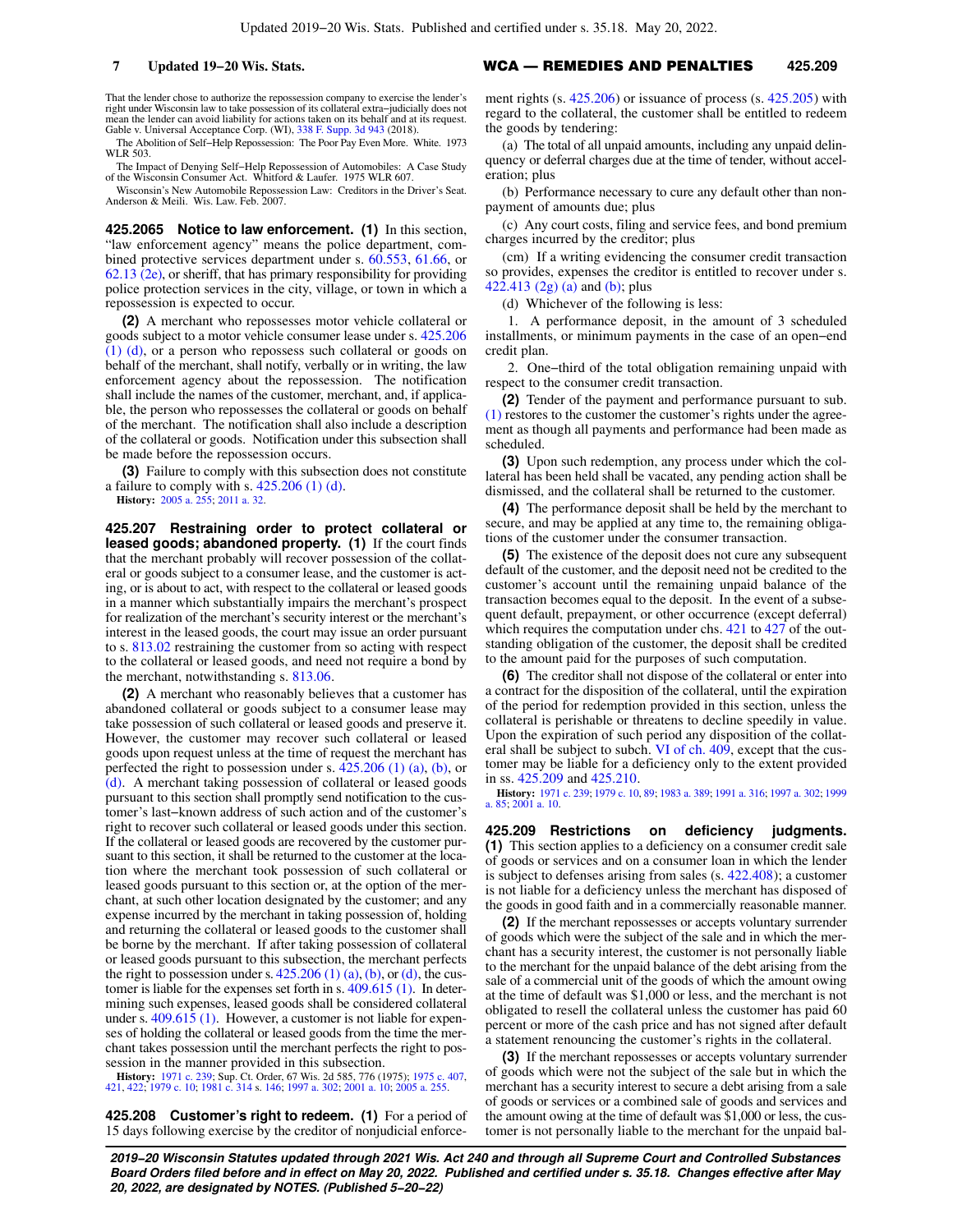ance of the debt arising from the sale, and the merchant's duty to dispose of the collateral is governed by the provisions on disposition of collateral under chs. [401](https://docs-preview.legis.wisconsin.gov/document/statutes/ch.%20401) to [411.](https://docs-preview.legis.wisconsin.gov/document/statutes/ch.%20411)

**(4)** If the lender takes possession or accepts voluntary surrender of goods in which the lender has a security interest to secure a debt arising from a consumer loan in which the lender is subject to defenses arising from sales (s. [422.408](https://docs-preview.legis.wisconsin.gov/document/statutes/422.408)) and the amount owing at the time of default of the loan paid to or for the benefit of the customer were \$1,000 or less, the customer is not personally liable to the lender for the unpaid balance of the debt arising from the loan and the lender's duty to dispose of the collateral is governed by the provisions on disposition of collateral under chs. [401](https://docs-preview.legis.wisconsin.gov/document/statutes/ch.%20401) to [411](https://docs-preview.legis.wisconsin.gov/document/statutes/ch.%20411).

**(5)** The customer may be liable in damages to the merchant if the customer has wrongfully damaged the collateral or if, after judgment for the creditor has been entered in a proceeding for recovery of collateral under s. [425.205,](https://docs-preview.legis.wisconsin.gov/document/statutes/425.205) the customer has wrongfully failed to make the collateral available to the merchant.

**(6)** If the merchant elects to bring an action against the customer for a debt arising from a consumer credit sale of goods or services or from a consumer loan in which the lender is subject to defenses arising from sales (s. [422.408](https://docs-preview.legis.wisconsin.gov/document/statutes/422.408)), when under this section the merchant would not be entitled to a deficiency judgment if the merchant took possession of the collateral, and obtains judgment:

(a) The merchant may not take possession of the collateral; and (b) The collateral is not subject to levy or sale on execution or similar proceedings pursuant to the judgment.

**History:** [1971 c. 239](https://docs-preview.legis.wisconsin.gov/document/acts/1971/239); [1973 c. 2,](https://docs-preview.legis.wisconsin.gov/document/acts/1973/2) [3](https://docs-preview.legis.wisconsin.gov/document/acts/1973/3); [1991 a. 148,](https://docs-preview.legis.wisconsin.gov/document/acts/1991/148) [304,](https://docs-preview.legis.wisconsin.gov/document/acts/1991/304) [315,](https://docs-preview.legis.wisconsin.gov/document/acts/1991/315) [316.](https://docs-preview.legis.wisconsin.gov/document/acts/1991/316)

**Cross−reference:** See also ss. [DFI−WCA 1.70](https://docs-preview.legis.wisconsin.gov/document/administrativecode/DFI-WCA%201.70) and [1.71,](https://docs-preview.legis.wisconsin.gov/document/administrativecode/DFI-WCA%201.71) Wis. adm. code.

Proof of disposal of goods in accordance with sub. (1) must be made by a merchant to obtain a deficiency judgment. Failure to do so need not be asserted as an affirma-tive defense. Shoeder's Auto Center, Inc. v. Teschner, [166 Wis. 2d 198](https://docs-preview.legis.wisconsin.gov/document/courts/166%20Wis.%202d%20198), [479 N.W.2d](https://docs-preview.legis.wisconsin.gov/document/courts/479%20N.W.2d%20203) [203](https://docs-preview.legis.wisconsin.gov/document/courts/479%20N.W.2d%20203) (Ct. App. 1991).

Consistent with *Shoeder's Auto Center*, [166 Wis. 2d 198](https://docs-preview.legis.wisconsin.gov/document/courts/166%20Wis.%202d%20198) (Ct. App. 1991), in order to make a prima facie case for summary judgment for a deficiency judgment, the merchant is required to present evidence demonstrating that the collateral was disposed of in a commercially reasonable manner. Gemini Capital Group, LLC v. Jones, [2017](https://docs-preview.legis.wisconsin.gov/document/courts/2017%20WI%20App%2077) [WI App 77](https://docs-preview.legis.wisconsin.gov/document/courts/2017%20WI%20App%2077), [378 Wis. 2d 614,](https://docs-preview.legis.wisconsin.gov/document/courts/378%20Wis.%202d%20614) [904 N.W.2d 131,](https://docs-preview.legis.wisconsin.gov/document/courts/904%20N.W.2d%20131) [16−2123.](https://docs-preview.legis.wisconsin.gov/document/wicourtofappeals/16-2123)

**425.210 Computation of deficiency.** If the creditor is entitled to a deficiency judgment pursuant to s. [425.209 \(1\)](https://docs-preview.legis.wisconsin.gov/document/statutes/425.209(1)), the creditor shall be entitled to recover from the customer the deficiency, if any, remaining after deducting the fair market value of the collateral from the unpaid balance.

**History:** [1971 c. 239](https://docs-preview.legis.wisconsin.gov/document/acts/1971/239).

### SUBCHAPTER III

### CUSTOMER'S REMEDIES

**425.301 Remedies to be liberally administered. (1)** The remedies provided by this subchapter shall be liberally administered to the end that the customer as the aggrieved party shall be put in at least as good a position as if the creditor had fully complied with chs. [421](https://docs-preview.legis.wisconsin.gov/document/statutes/ch.%20421) to [427](https://docs-preview.legis.wisconsin.gov/document/statutes/ch.%20427). Recoveries under chs. [421](https://docs-preview.legis.wisconsin.gov/document/statutes/ch.%20421) to [427](https://docs-preview.legis.wisconsin.gov/document/statutes/ch.%20427) shall not in themselves preclude the award of punitive damages in appropriate cases.

**(2)** Any right or obligation declared by chs. [421](https://docs-preview.legis.wisconsin.gov/document/statutes/ch.%20421) to [427](https://docs-preview.legis.wisconsin.gov/document/statutes/ch.%20427) is enforceable by action unless the provision declaring it specifies a different and limited effect.

**(3)** Notwithstanding any other section of chs. [421](https://docs-preview.legis.wisconsin.gov/document/statutes/ch.%20421) to [427,](https://docs-preview.legis.wisconsin.gov/document/statutes/ch.%20427) a customer shall not be entitled to recover specific penalties provided in s. [425.302 \(1\) \(a\),](https://docs-preview.legis.wisconsin.gov/document/statutes/425.302(1)(a)) [425.303 \(1\),](https://docs-preview.legis.wisconsin.gov/document/statutes/425.303(1)) [425.304 \(1\)](https://docs-preview.legis.wisconsin.gov/document/statutes/425.304(1)) or [425.305 \(1\)](https://docs-preview.legis.wisconsin.gov/document/statutes/425.305(1)) if the person violating chs. [421](https://docs-preview.legis.wisconsin.gov/document/statutes/ch.%20421) to [427](https://docs-preview.legis.wisconsin.gov/document/statutes/ch.%20427) shows by a preponderance of the evidence that the violation was not intentional and resulted from a bona fide error notwithstanding the maintenance of procedures reasonably adapted to avoid any such error.

**(4)** The liability of a merchant under chs. [421](https://docs-preview.legis.wisconsin.gov/document/statutes/ch.%20421) to [427](https://docs-preview.legis.wisconsin.gov/document/statutes/ch.%20427) is in lieu of and not in addition to any liability under the federal consumer credit protection act and ss. [138.09,](https://docs-preview.legis.wisconsin.gov/document/statutes/138.09) [138.14](https://docs-preview.legis.wisconsin.gov/document/statutes/138.14), or [218.0101](https://docs-preview.legis.wisconsin.gov/document/statutes/218.0101) to [218.0163.](https://docs-preview.legis.wisconsin.gov/document/statutes/218.0163) An action by a person alleging a violation under chs. [421](https://docs-preview.legis.wisconsin.gov/document/statutes/ch.%20421) to [427](https://docs-preview.legis.wisconsin.gov/document/statutes/ch.%20427) may not be maintained if a final judgment has been rendered for or against that person with respect to the same violation under the federal consumer credit protection act or ss. [138.09,](https://docs-preview.legis.wisconsin.gov/document/statutes/138.09) [138.14,](https://docs-preview.legis.wisconsin.gov/document/statutes/138.14) or [218.0101](https://docs-preview.legis.wisconsin.gov/document/statutes/218.0101) to [218.0163.](https://docs-preview.legis.wisconsin.gov/document/statutes/218.0163) If a final judgment is entered against any merchant under chs. [421](https://docs-preview.legis.wisconsin.gov/document/statutes/ch.%20421) to [427](https://docs-preview.legis.wisconsin.gov/document/statutes/ch.%20427) and the federal consumer credit protection act or ss. [138.09](https://docs-preview.legis.wisconsin.gov/document/statutes/138.09), [138.14,](https://docs-preview.legis.wisconsin.gov/document/statutes/138.14) or [218.0101](https://docs-preview.legis.wisconsin.gov/document/statutes/218.0101) to [218.0163](https://docs-preview.legis.wisconsin.gov/document/statutes/218.0163) for the same violation, the merchant has a cause of action for appropriate relief to the extent necessary to avoid double liability.

**(5)** If there are multiple obligors in the same consumer credit transaction or consumer lease, there may be no more than one recovery of civil penalties for each violation of chs. [421](https://docs-preview.legis.wisconsin.gov/document/statutes/ch.%20421) to [427.](https://docs-preview.legis.wisconsin.gov/document/statutes/ch.%20427) **History:** [1971 c. 239;](https://docs-preview.legis.wisconsin.gov/document/acts/1971/239) [1975 c. 407](https://docs-preview.legis.wisconsin.gov/document/acts/1975/407); [1979 c. 89](https://docs-preview.legis.wisconsin.gov/document/acts/1979/89); [1985 a. 256;](https://docs-preview.legis.wisconsin.gov/document/acts/1985/256) [1999 a. 31;](https://docs-preview.legis.wisconsin.gov/document/acts/1999/31) [2009 a.](https://docs-preview.legis.wisconsin.gov/document/acts/2009/405) [405.](https://docs-preview.legis.wisconsin.gov/document/acts/2009/405)

An error of law is not a bona fide error under sub. (3). First Wisconsin National

Bank v. Nicolaou, [113 Wis. 2d 524](https://docs-preview.legis.wisconsin.gov/document/courts/113%20Wis.%202d%20524), [335 N.W.2d 390](https://docs-preview.legis.wisconsin.gov/document/courts/335%20N.W.2d%20390) (1983).<br>Sub. (2)'s right to enforcement "by action" does not specify any right to trial. In<br>this case, the arbitration agreement merely shifted the proceedings to a less fo less expensive, and more expedient form. Therefore, the borrower's general attack on agreements to arbitrate, rather than litigate, failed. Cottonwood Financial, LTD v. Estes, [2012 WI App 12](https://docs-preview.legis.wisconsin.gov/document/courts/2012%20WI%20App%2012), [339 Wis. 2d 472,](https://docs-preview.legis.wisconsin.gov/document/courts/339%20Wis.%202d%20472) [810 N.W.2d 852](https://docs-preview.legis.wisconsin.gov/document/courts/810%20N.W.2d%20852), [09−0760.](https://docs-preview.legis.wisconsin.gov/document/wicourtofappeals/09-0760)

### **425.302 Remedy and penalty for certain violations. (1)** A person who commits a violation to which this section

applies is liable to the customer in an amount equal to:

(a) Twenty−five dollars; and

(b) The actual damages, including any incidental and consequential damages, sustained by the customer by reason of the violation.

**(2)** This section also applies to all violations for which no other remedy is specifically provided.

**History:** [1971 c. 239.](https://docs-preview.legis.wisconsin.gov/document/acts/1971/239)

**425.303 Remedy and penalty for certain violations.** A person who commits a violation to which this section applies is liable to the customer in an amount equal to:

**(1)** One hundred dollars; and

**(2)** The actual damages, including any incidental and consequential damages, sustained by the customer by reason of the violation.

**History:** [1971 c. 239.](https://docs-preview.legis.wisconsin.gov/document/acts/1971/239)

**425.304 Remedy and penalty for certain violations.** A person who commits a violation to which this section applies is liable to the customer in an amount equal to the greater of:

**(1)** Twice the amount of the finance charge in connection with the transaction, except that the liability under this subsection shall not be less than \$100 nor greater than \$1,000; or

**(2)** The actual damages, including any incidental and consequential damages, sustained by the customer by reason of the violation.

**History:** [1971 c. 239.](https://docs-preview.legis.wisconsin.gov/document/acts/1971/239)

The word "or" in this section makes it clear that the recovering party is not entitled to both statutory and actual damages. Kirk v. Credit Acceptance Corp., [2013 WI App](https://docs-preview.legis.wisconsin.gov/document/courts/2013%20WI%20App%2032) [32](https://docs-preview.legis.wisconsin.gov/document/courts/2013%20WI%20App%2032), [346 Wis. 2d 635,](https://docs-preview.legis.wisconsin.gov/document/courts/346%20Wis.%202d%20635) [829 N.W.2d 522](https://docs-preview.legis.wisconsin.gov/document/courts/829%20N.W.2d%20522), [10−2573](https://docs-preview.legis.wisconsin.gov/document/wicourtofappeals/10-2573).

**425.305 Transactions which are void. (1)** In a transaction to which this section applies, the customer shall be entitled to retain the goods, services or money received pursuant to the transaction without obligation to pay any amount.

**(2)** In addition, the customer shall be entitled to recover any sums paid to the merchant pursuant to the transaction. **History:** [1971 c. 239;](https://docs-preview.legis.wisconsin.gov/document/acts/1971/239) [1973 c. 2](https://docs-preview.legis.wisconsin.gov/document/acts/1973/2).

**425.306 Unenforceable obligations. (1)** Any charge, practice, term, clause, provision, security interest or other action or conduct in violation of chs. [421](https://docs-preview.legis.wisconsin.gov/document/statutes/ch.%20421) to [427](https://docs-preview.legis.wisconsin.gov/document/statutes/ch.%20427), to the extent that the same is in violation of chs. [421](https://docs-preview.legis.wisconsin.gov/document/statutes/ch.%20421) to [427](https://docs-preview.legis.wisconsin.gov/document/statutes/ch.%20427), shall confer no rights or obligations enforceable by action.

**(2)** This section shall not affect the enforcement of any provision that is not prohibited by chs. [421](https://docs-preview.legis.wisconsin.gov/document/statutes/ch.%20421) to [427](https://docs-preview.legis.wisconsin.gov/document/statutes/ch.%20427). **History:** [1971 c. 239;](https://docs-preview.legis.wisconsin.gov/document/acts/1971/239) [1979 c. 89.](https://docs-preview.legis.wisconsin.gov/document/acts/1979/89)